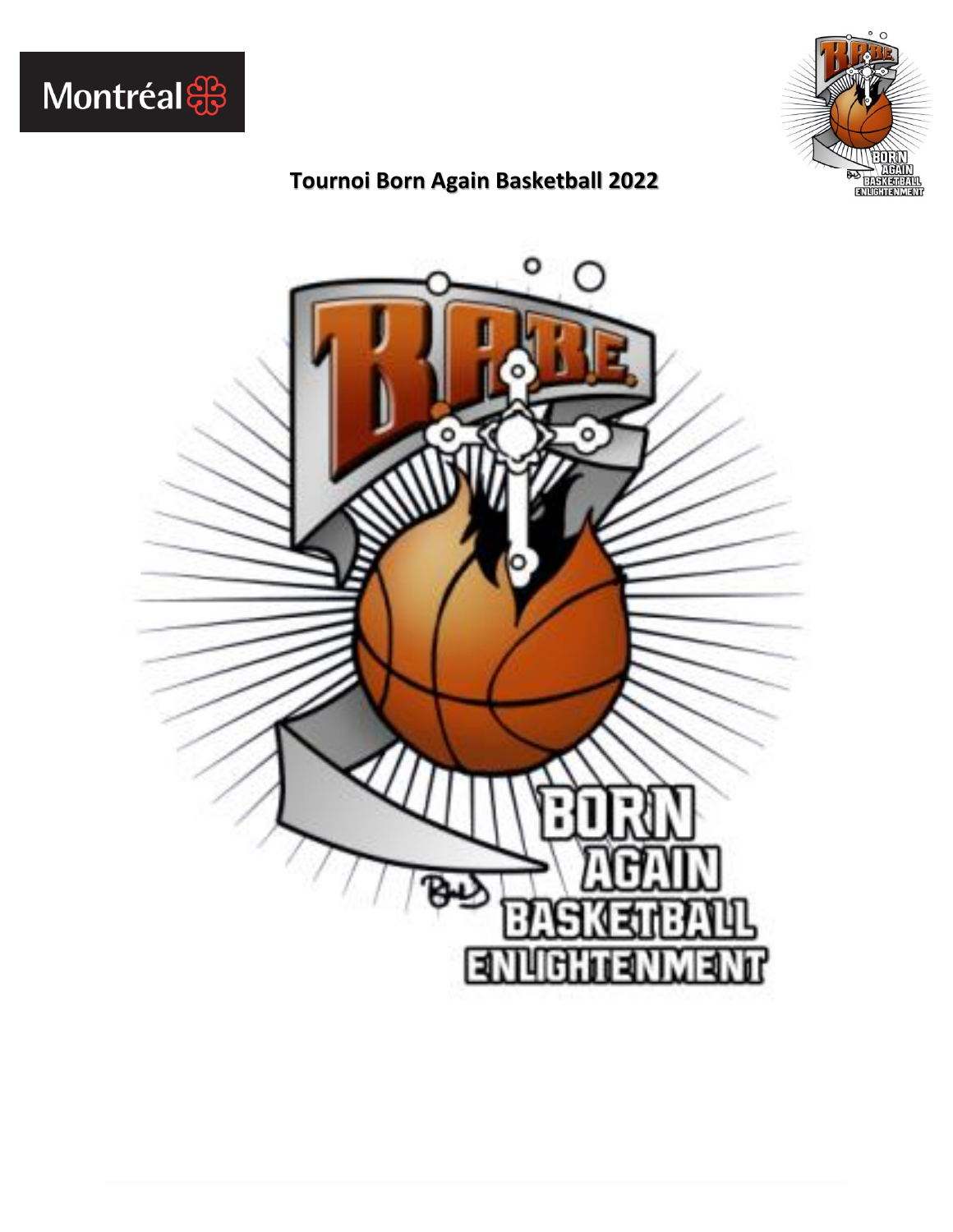



### **U12 MASCULIN GOLD**

|   | <b>BABE 2022</b>                 |                       |                                    |                               |                        |  |  |  |  |  |
|---|----------------------------------|-----------------------|------------------------------------|-------------------------------|------------------------|--|--|--|--|--|
|   | <b>POOL A</b>                    |                       | <b>POOL B</b>                      | POOL C                        | <b>POOLD</b>           |  |  |  |  |  |
|   | <b>Warriors</b>                  |                       | Pagé                               | <b>Wolverine</b>              | <b>EMBQ2</b>           |  |  |  |  |  |
|   | <b>Fusion Elite</b>              |                       | <b>Revolutions 2</b>               | EMBQ1                         | <b>Ravens</b>          |  |  |  |  |  |
|   | <b>DBC Hawks</b>                 |                       | <b>Athelite</b>                    | <b>Gators</b>                 | <b>Revolution</b>      |  |  |  |  |  |
|   |                                  |                       |                                    |                               |                        |  |  |  |  |  |
| # | <b>JOUR</b>                      | <b>HEURE</b>          | <b>VISITEUR</b>                    | <b>RECEVEUR</b>               | <b>GYM</b>             |  |  |  |  |  |
|   | <b>MERCREDI</b>                  | 19H30                 | <b>Warriors</b>                    | <b>Fusion Elite</b>           | PO                     |  |  |  |  |  |
|   | <b>MERCREDI</b>                  | 19H30                 | <b>REVOLUTION2</b>                 | <b>ATHELITE</b>               | <b>PP</b>              |  |  |  |  |  |
|   | <b>JEUDI</b>                     | 19h30<br><b>18H00</b> | <b>WARRIORS</b>                    | <b>DBC</b>                    | PV                     |  |  |  |  |  |
|   | <b>VENDREDI</b><br><b>SAMEDI</b> | 8H45                  | <b>PAGÉ</b><br><b>FUSION ELITE</b> | <b>ATHELITE</b><br><b>DBC</b> | PV<br>LJP <sub>2</sub> |  |  |  |  |  |
|   |                                  |                       | <b>WOLVERINE</b>                   | EMBQ1                         |                        |  |  |  |  |  |
|   | <b>SAMEDI</b>                    | 10H15                 |                                    |                               | LJP <sub>2</sub>       |  |  |  |  |  |
|   | <b>SAMEDI</b>                    | 11H45                 | EMBQ2                              | <b>RAVENS</b>                 | LJP <sub>2</sub>       |  |  |  |  |  |
|   | <b>SAMEDI</b>                    | 13H15                 | <b>PAGÉ</b>                        | <b>RÉVOLUTIONS 2</b>          | PP                     |  |  |  |  |  |
|   | <b>SAMEDI</b>                    | 14H45                 | <b>WOLVERINE</b>                   | <b>GATORS</b>                 | LJP <sub>2</sub>       |  |  |  |  |  |
|   | <b>SAMEDI</b>                    | 16H15                 | <b>RAVENS</b>                      | <b>RÉVOLUTION</b>             | LJP <sub>2</sub>       |  |  |  |  |  |
|   | <b>SAMEDI</b>                    | 19H15                 | EMBQ1                              | <b>GATORS</b>                 | LJP <sub>2</sub>       |  |  |  |  |  |
|   | <b>SAMEDI</b>                    | 20H45                 | EMBQ2                              | <b>RÉVOLUTION</b>             | RM <sub>3</sub>        |  |  |  |  |  |
|   |                                  |                       | <b>CONSOLATION</b>                 |                               |                        |  |  |  |  |  |
|   | <b>DIMANCHE</b>                  | 8H00                  | 2 POOL A                           | 2 POOL B                      | <b>PV</b>              |  |  |  |  |  |
|   | <b>DIMANCHE</b>                  | 8H00                  | 2 POOL C                           | 2 POOL D                      | PO                     |  |  |  |  |  |
|   | <b>DIMANCHE</b>                  | 8H00                  | 3 POOL A                           | 3 POOL B                      | <b>PP</b>              |  |  |  |  |  |
|   | <b>DIMANCHE</b>                  | 8H00                  | 3 POOL C                           | 3 POOL D                      | <b>PM</b>              |  |  |  |  |  |
|   |                                  |                       | <b>DEMI-FINALE</b>                 |                               |                        |  |  |  |  |  |
|   | <b>DIMANCHE</b>                  | 9H30                  | 1ER POOL A                         | 1ER POOL B                    | PV                     |  |  |  |  |  |
|   | <b>DIMANCHE</b>                  | 9H30                  | 1ER POOL D                         | 1ER POOL C                    | P <sub>0</sub>         |  |  |  |  |  |
|   |                                  |                       | <b>FINALE</b>                      |                               |                        |  |  |  |  |  |
|   | <b>Dimanche</b>                  | 14H00                 | <b>GAGNANT</b>                     | <b>GAGNANT</b>                | RM <sub>3</sub>        |  |  |  |  |  |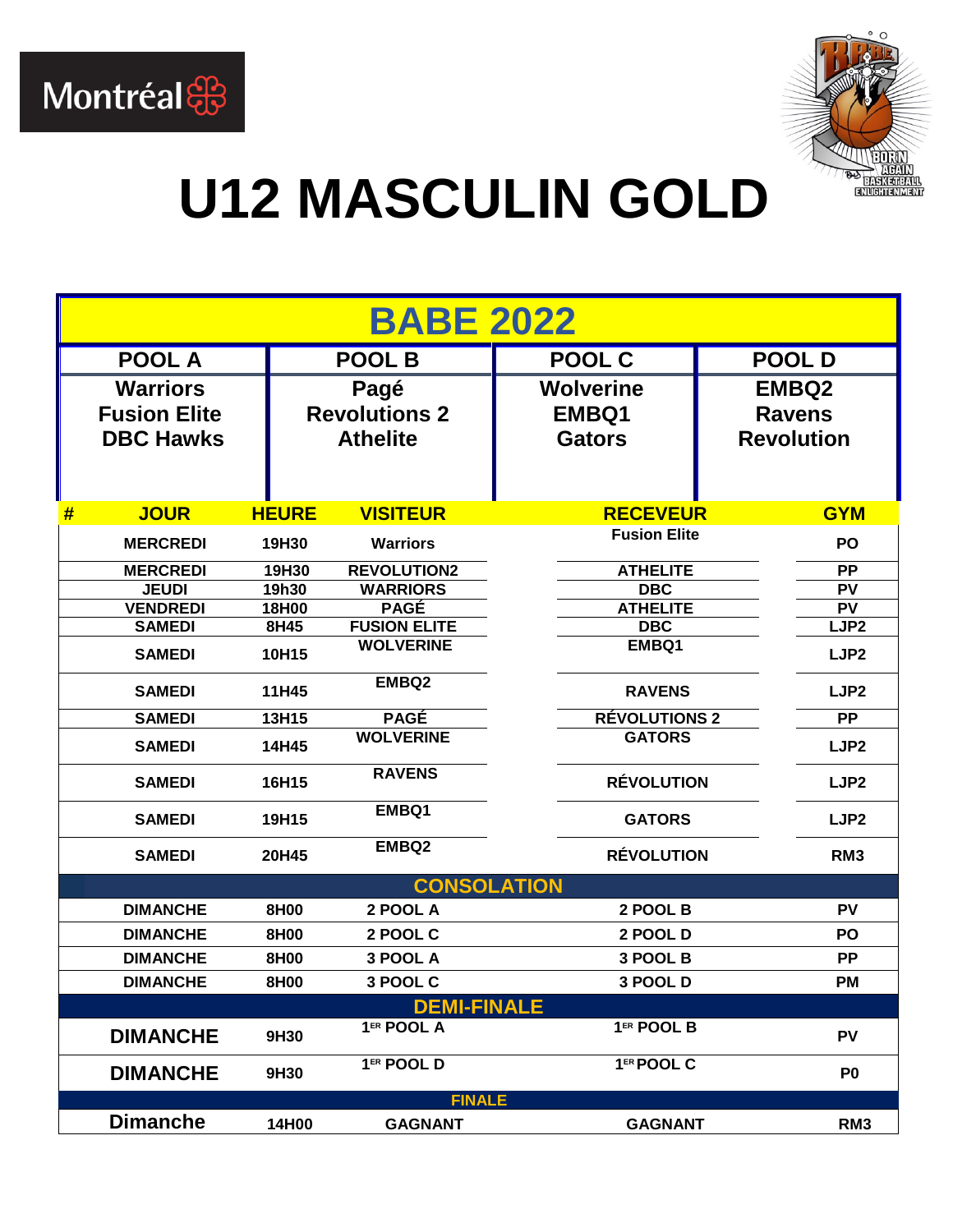



### **U12 MASCULIN SILVER**

#### **BABE 2022**

**EMBQ WARRIORS COUGARS ATHELITE**

| # | <b>JOUR</b>     | <b>HEURE</b> | <b>VISITEUR</b>         | <b>RECEVEUR</b>          | <b>GYM</b>      |
|---|-----------------|--------------|-------------------------|--------------------------|-----------------|
|   | <b>MERCREDI</b> | 19H30        | <b>COUGARS</b>          | <b>WARRIORS</b>          | PV              |
|   | <b>JEUDI</b>    | 19H30        | <b>WARRIORS</b>         | <b>ATHELITE</b>          | <b>PP</b>       |
|   | <b>SAMEDI</b>   | 8H45         | <b>COUGARS</b>          | <b>ATHELITE</b>          | <b>PO</b>       |
|   | <b>SAMEDI</b>   | 14H45        | <b>EMBQ</b>             | <b>COUGARS</b>           | RM <sub>1</sub> |
|   | <b>SAMEDI</b>   | 17H45        | <b>EMBQ</b>             | <b>ATHELITE</b>          | <b>LJP</b>      |
|   | <b>DIMANCHE</b> | 9H30         | <b>EMBQ</b>             | <b>WARRIORS</b>          | RM <sub>3</sub> |
|   |                 |              | <b>FINALE</b>           |                          |                 |
|   |                 |              | 2 <sup>E</sup> POSITION | 1 <sup>RE</sup> POSITION |                 |
|   | <b>DIMANCHE</b> | 14H00        |                         |                          | RM <sub>2</sub> |
|   |                 |              |                         |                          |                 |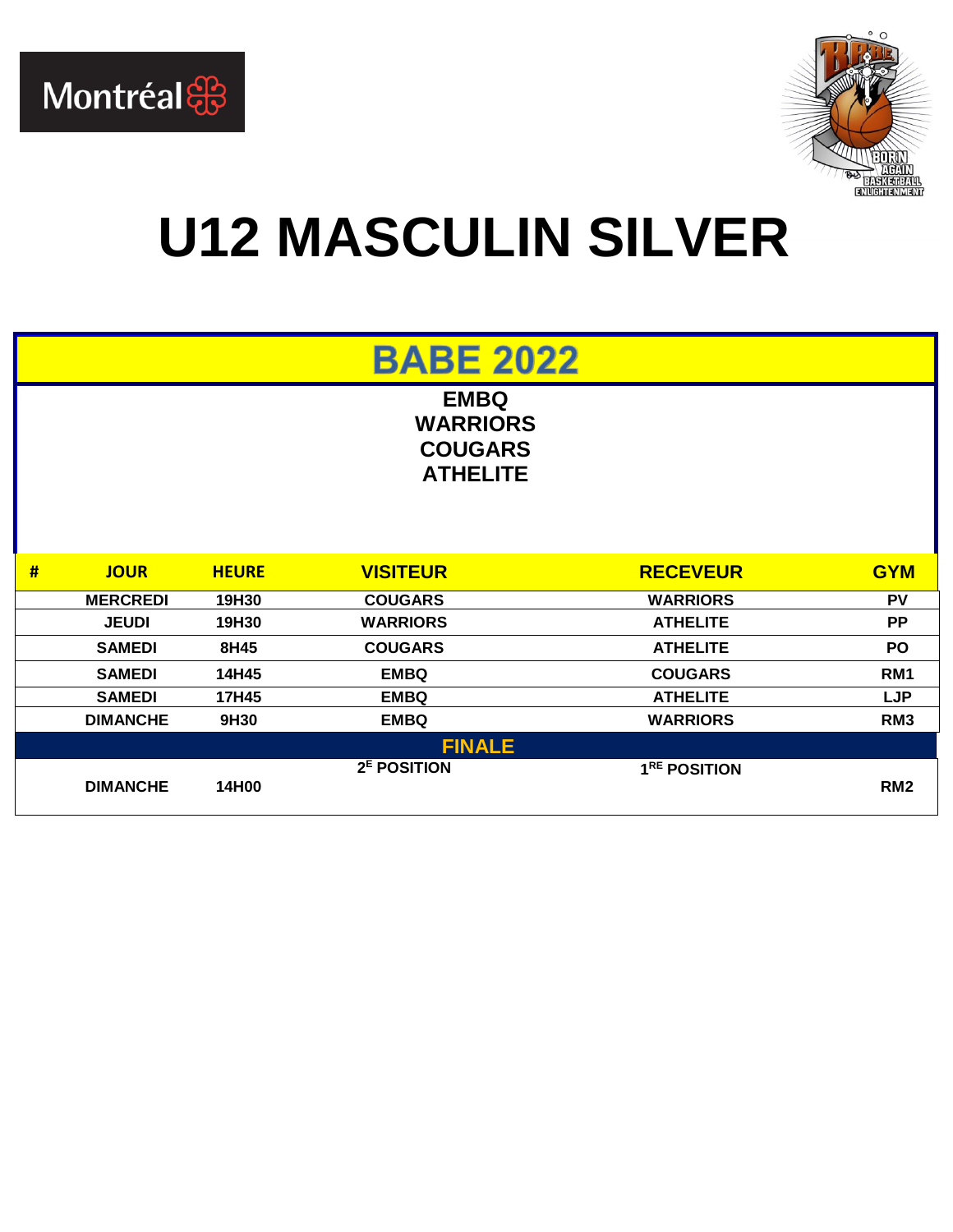



### **U13 MASCULIN GOLD**

|   | <b>BABE 2022</b>                                         |              |                                         |                    |                     |                                                                                            |  |  |
|---|----------------------------------------------------------|--------------|-----------------------------------------|--------------------|---------------------|--------------------------------------------------------------------------------------------|--|--|
|   | <b>POOL A</b>                                            |              |                                         | <b>POOL B</b>      |                     | POOL C                                                                                     |  |  |
|   | <b>FOVA-RICS</b><br><b>DV ELITE</b><br><b>ATHELITE 2</b> |              | <b>RÉVOLUTION 1</b><br><b>RIVERAINS</b> | <b>UNION</b>       |                     | <b>BROOKWOOD ELITE U12</b><br><b>DBC HAWKS</b><br><b>RÉVOLUTION 2</b><br><b>ATHELITE 1</b> |  |  |
| # | <b>JOUR</b>                                              | <b>HEURE</b> | <b>VISITEUR</b>                         |                    | <b>RECEVEUR</b>     | <b>GYM</b>                                                                                 |  |  |
|   | <b>MERCREDI</b>                                          | 18H00        | <b>BW ELITE U12</b>                     |                    | <b>ATHELITE 1</b>   | <b>PP</b>                                                                                  |  |  |
|   | <b>JEUDI</b>                                             | 18H00        | <b>FOVA-RICS</b>                        |                    | <b>ATHELITE 2</b>   | <b>PP</b>                                                                                  |  |  |
|   | <b>VENDREDI</b>                                          | 20H30        | <b>FOVA-RICS</b>                        |                    | <b>DV ELITE</b>     | RM <sub>1</sub>                                                                            |  |  |
|   | <b>SAMEDI</b>                                            | 8H45         | <b>RÉVOLUTION 1</b>                     |                    | <b>UNION</b>        | LJP1                                                                                       |  |  |
|   | <b>SAMEDI</b>                                            | 8H45         | <b>BW ELITE U12</b>                     |                    | <b>RÉVOLUTION 2</b> | CL <sub>2</sub>                                                                            |  |  |
|   | <b>SAMEDI</b>                                            | 10H15        | <b>DV ELITE</b>                         |                    | <b>ATHELITE 2</b>   | RM <sub>1</sub>                                                                            |  |  |
|   | <b>SAMEDI</b>                                            | 10H15        | <b>DBC HAWKS</b>                        |                    | <b>ATHELITE 1</b>   | <b>PP</b>                                                                                  |  |  |
|   | <b>SAMEDI</b>                                            | 13H15        | <b>UNION</b>                            |                    | <b>RIVERAINS</b>    | RM <sub>3</sub>                                                                            |  |  |
|   | <b>SAMEDI</b>                                            | 13H15        | <b>BW ELITE U12</b>                     |                    | <b>DBC HAWKS</b>    | RM <sub>1</sub>                                                                            |  |  |
|   | <b>SAMEDI</b>                                            | 13H15        | <b>RÉVOLUTION 2</b>                     |                    | <b>ATHELITE 1</b>   | RM <sub>2</sub>                                                                            |  |  |
|   | <b>SAMEDI</b>                                            | 16H15        | <b>RÉVOLUTION 1</b>                     |                    | <b>RIVERAINS</b>    | RM <sub>1</sub>                                                                            |  |  |
|   | <b>DIMANCHE</b>                                          | 9H30         | <b>DBC HAWKS</b>                        |                    | <b>RÉVOLUTION 2</b> | PX <sub>1</sub>                                                                            |  |  |
|   |                                                          |              |                                         | <b>CONSOLATION</b> |                     |                                                                                            |  |  |
|   | <b>DIMANCHE</b>                                          | 8H00         | <b>3E POOL A</b>                        |                    | <b>3E POOL B</b>    | PX <sub>1</sub>                                                                            |  |  |
|   | <b>DIMANCHE</b>                                          | 9H30         | 2E POOL A                               |                    | 2E POOL B           | <b>PP</b>                                                                                  |  |  |
|   | <b>DIMANCHE</b>                                          | 09H30        | $1ER$ POOL A                            | <b>DEMI-FINALE</b> | $1ER$ POOL B        | PX <sub>2</sub>                                                                            |  |  |
|   |                                                          |              |                                         | <b>FINALE</b>      |                     |                                                                                            |  |  |
|   | <b>DIMANCHE</b>                                          | 15H30        | $1ER$ POOL C                            |                    | <b>GAGNANT</b>      | PV                                                                                         |  |  |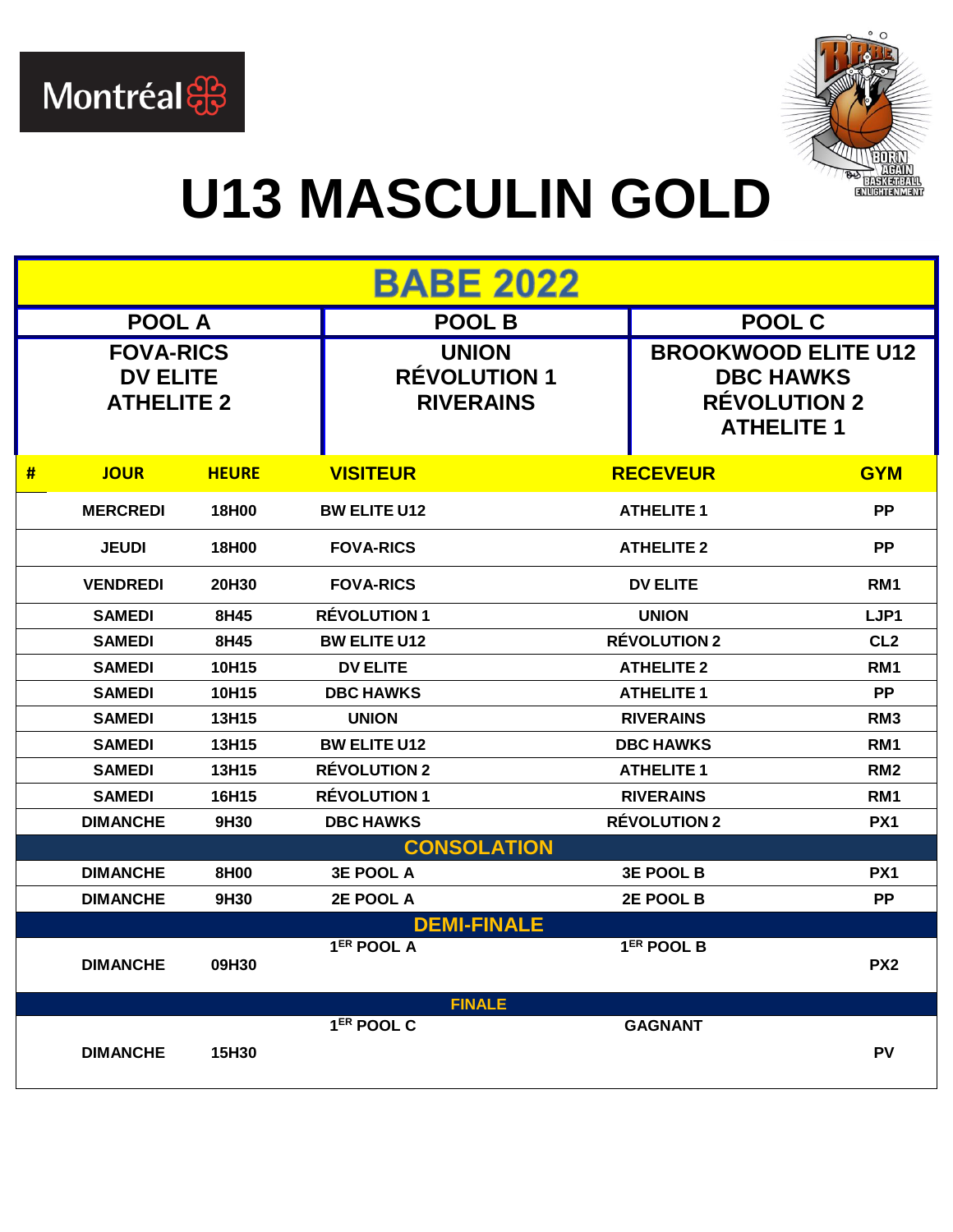



#### **U13 MASCULIN SILVER**

#### **BABE 2022**

**PÈRE-MARQUETTE LAVAL JR. ACADEMY ST-MARTIN MBS QC**

| #             | <b>JOUR</b>     | <b>HEURE</b> | <b>VISITEUR</b>         | <b>RECEVEUR</b>          | <b>GYM</b>       |  |
|---------------|-----------------|--------------|-------------------------|--------------------------|------------------|--|
|               | <b>VENDREDI</b> | 19H00        | <b>PERE MARQUETTE</b>   | <b>LAVAL JR ACADEMY</b>  | RM <sub>1</sub>  |  |
|               | <b>SAMEDI</b>   | 8H45         | <b>LAVAL JR ACADEMY</b> | <b>ST-MARTIN</b>         | CL <sub>1</sub>  |  |
|               | <b>SAMEDI</b>   | 13H15        | <b>MBS QC</b>           | PÈRE MARQUETTE           | LJP <sub>2</sub> |  |
|               | <b>SAMEDI</b>   | 16H15        | <b>MBS QC</b>           | <b>ST-MARTIN</b>         | PP               |  |
|               | <b>DIMANCHE</b> | 9H30         | <b>LAVAL JR ACADEMY</b> | <b>MBS QC</b>            | PM <sub>1</sub>  |  |
|               | <b>DIMANCHE</b> | 9H30         | <b>ST-MARTIN</b>        | PÈRE-MARQUETTE           | PM <sub>2</sub>  |  |
| <b>FINALE</b> |                 |              |                         |                          |                  |  |
|               | <b>DIMANCHE</b> | 14H00        | 2 <sup>E</sup> POSITION | 1 <sup>RE</sup> POSITION | P٧               |  |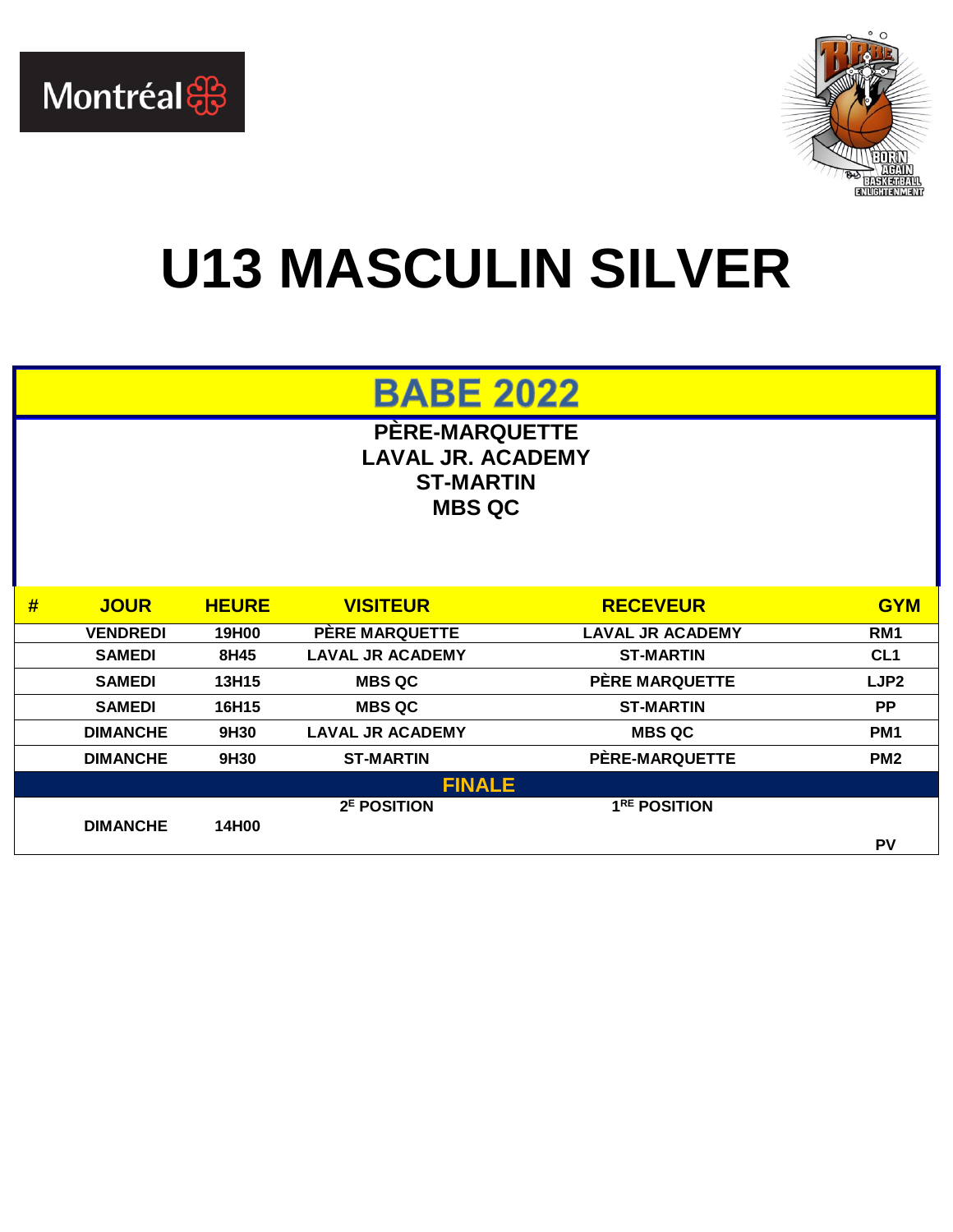

#### **U14 MASCULIN**



| <b>BABE 2022</b> |                                                     |              |                                                         |                   |                                                                          |                 |  |  |
|------------------|-----------------------------------------------------|--------------|---------------------------------------------------------|-------------------|--------------------------------------------------------------------------|-----------------|--|--|
|                  | <b>POOL A</b>                                       |              | <b>POOL B</b>                                           |                   | <b>POOL C</b>                                                            |                 |  |  |
|                  | <b>BADO</b><br><b>WARRIORS</b><br><b>CACTUS N-D</b> |              | <b>CSJV</b><br><b>DV ELITE</b><br><b>PÈRE-MARQUETTE</b> |                   | <b>RÉVOLUTION</b><br><b>LEBLANC</b><br><b>WILDCATS</b><br><b>UPNORTH</b> |                 |  |  |
| #                | <b>JOUR</b>                                         | <b>HEURE</b> | <b>VISITEUR</b>                                         |                   | <b>RECEVEUR</b>                                                          | <b>GYM</b>      |  |  |
|                  | <b>MERCREDI</b>                                     | 18H00        | <b>WARRIORS</b>                                         |                   | <b>CACTUS N-D</b>                                                        | <b>PV</b>       |  |  |
|                  | <b>JEUDI</b>                                        | 18H00        | <b>WARRIORS</b>                                         |                   | <b>BADO</b>                                                              | <b>PV</b>       |  |  |
|                  | <b>SAMEDI</b>                                       | 8H45         | <b>RÉVOLUTION</b>                                       |                   | <b>LEBLANC</b>                                                           | CL <sub>3</sub> |  |  |
|                  | <b>SAMEDI</b>                                       | 8H45         | PERE-MARQUETTE                                          | <b>DV ELITE</b>   |                                                                          | PM <sub>2</sub> |  |  |
|                  | <b>SAMEDI</b>                                       | 8H45         | <b>BADO</b>                                             | <b>CACTUS N-D</b> |                                                                          | <b>PV</b>       |  |  |
|                  | <b>SAMEDI</b>                                       | 13H15        | <b>WILDCATS</b>                                         | <b>RÉVOLUTION</b> |                                                                          | CL <sub>1</sub> |  |  |
|                  | <b>SAMEDI</b>                                       | 13H15        | <b>UPNORTH</b>                                          | <b>LEBLANC</b>    |                                                                          | CL <sub>2</sub> |  |  |
|                  | <b>SAMEDI</b>                                       | 13H15        | <b>CSJV</b>                                             |                   | <b>DV ELITE</b>                                                          | CL <sub>3</sub> |  |  |
|                  | <b>SAMEDI</b>                                       | 19H15        | <b>WILDCATS</b>                                         |                   | <b>UPNORTH</b>                                                           | RM <sub>1</sub> |  |  |
|                  | <b>SAMEDI</b>                                       | 19H15        | <b>CSJV</b>                                             |                   | PERE-MARQUETTE                                                           | PM <sub>2</sub> |  |  |
|                  | <b>DIMANCHE</b>                                     | 11H00        | <b>LEBLANC</b>                                          |                   | <b>WILDCATS</b>                                                          | RM <sub>1</sub> |  |  |
|                  | <b>DIMANCHE</b>                                     | 11H00        | <b>RÉVOLUTION</b>                                       |                   | <b>UPNORTH</b>                                                           | RM <sub>2</sub> |  |  |
|                  |                                                     |              | <b>CONSOLATION</b>                                      |                   |                                                                          |                 |  |  |
|                  | <b>DIMANCHE</b>                                     | 12H30        | <b>3E POOL A</b>                                        |                   | <b>3E POOL B</b>                                                         | LJP1            |  |  |
|                  | <b>DIMANCHE</b>                                     | 12H30        | 2E POOL A                                               |                   | 2E POOL B                                                                | RM <sub>3</sub> |  |  |
|                  |                                                     |              | <b>DEMI-FINALE</b>                                      |                   |                                                                          |                 |  |  |
|                  | <b>DIMANCHE</b>                                     | 12H30        | 1 <sup>ER</sup> POOL A                                  |                   | $1ER$ POOL B                                                             | PV              |  |  |
|                  |                                                     |              | <b>FINALE</b>                                           |                   |                                                                          |                 |  |  |
|                  | <b>DIMANCHE</b>                                     | 17H00        | $1ER$ POOL C                                            |                   | <b>GAGNANT</b>                                                           | RM <sub>1</sub> |  |  |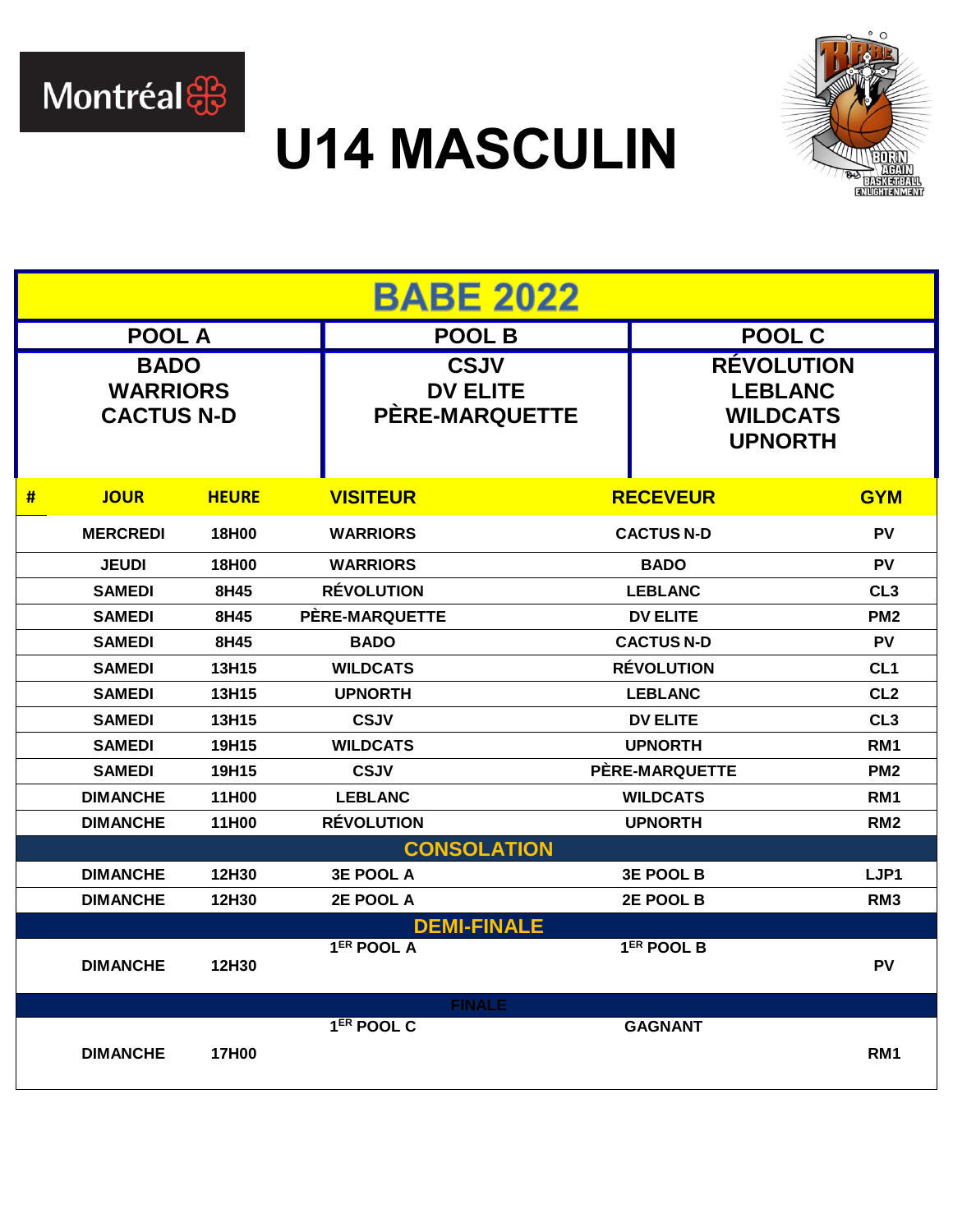



### **U15 MASCULIN**

| <b>BABE 2022</b>                         |                                                          |                    |                                                                                                                                                                                                                                                                                                                                                                |                          |  |  |  |  |
|------------------------------------------|----------------------------------------------------------|--------------------|----------------------------------------------------------------------------------------------------------------------------------------------------------------------------------------------------------------------------------------------------------------------------------------------------------------------------------------------------------------|--------------------------|--|--|--|--|
| <b>GROUPE A</b>                          | <b>GROUPE B</b>                                          |                    | <b>GROUPE C</b>                                                                                                                                                                                                                                                                                                                                                | <b>GROUPE D</b>          |  |  |  |  |
| <b>GERARD FILION</b>                     | <b>VAMO SPORTS</b>                                       |                    | <b>PERE-MARQUETTE</b>                                                                                                                                                                                                                                                                                                                                          | <b>LYNX ST-LAURENT</b>   |  |  |  |  |
| <b>LAVAL SENIOR</b>                      | <b>NIAGARA UNITED</b>                                    |                    | <b>HENRI-BOURASSA</b>                                                                                                                                                                                                                                                                                                                                          | <b>BELITE U13</b>        |  |  |  |  |
| <b>WILDCATS</b>                          | <b>EXPRESS</b>                                           |                    | WC2P                                                                                                                                                                                                                                                                                                                                                           | <b>REVOLUTION</b>        |  |  |  |  |
| <b>UNION</b>                             | <b>ATHELITE 1</b>                                        |                    | <b>ATHELITE 2</b>                                                                                                                                                                                                                                                                                                                                              | <b>EXTRA STEP</b>        |  |  |  |  |
| <b>JOUR</b><br>#                         | <b>VISITEUR</b><br><b>HEURE</b>                          |                    | <b>RECEVEUR</b>                                                                                                                                                                                                                                                                                                                                                | <b>GYM</b>               |  |  |  |  |
| <b>VENDREDI</b>                          | 18H00<br><b>VAMO SPORT</b>                               |                    | <b>ATHELITE 1</b>                                                                                                                                                                                                                                                                                                                                              | PM <sub>2</sub>          |  |  |  |  |
| <b>VENDREDI</b>                          | 18H00<br><b>LYNX ST-LAURENT</b>                          |                    | <b>BW ELITE U13</b>                                                                                                                                                                                                                                                                                                                                            | PX1                      |  |  |  |  |
| <b>VENDREDI</b>                          | 19H30<br><b>NIAGARA</b>                                  |                    | <b>EXPRESS</b>                                                                                                                                                                                                                                                                                                                                                 | $\overline{PX1}$         |  |  |  |  |
| <b>VENDREDI</b>                          | 19H30<br>PÈRE-MARQUETTE                                  |                    | <b>HENRI-BOURASSA</b>                                                                                                                                                                                                                                                                                                                                          | PX <sub>2</sub>          |  |  |  |  |
| <b>VENDREDI</b>                          | 18H00<br><b>LAVAL SENIOR</b>                             |                    | <b>UNION</b>                                                                                                                                                                                                                                                                                                                                                   | LJP <sub>2</sub>         |  |  |  |  |
| <b>VENDREDI</b>                          | 21H00<br><b>GERARD FILION</b>                            |                    |                                                                                                                                                                                                                                                                                                                                                                | PX1                      |  |  |  |  |
| <b>SAMEDI</b>                            | 11H45<br><b>BW ELITE U13</b>                             |                    |                                                                                                                                                                                                                                                                                                                                                                | PX1                      |  |  |  |  |
| <b>SAMEDI</b>                            | 11H45<br><b>LYNX ST-LAURENT</b>                          |                    |                                                                                                                                                                                                                                                                                                                                                                | PX2                      |  |  |  |  |
| <b>SAMEDI</b>                            | 11H45<br><b>VAMO SPORTS</b>                              |                    |                                                                                                                                                                                                                                                                                                                                                                | PM <sub>1</sub>          |  |  |  |  |
| <b>SAMEDI</b>                            | 11H45<br><b>LAVAL SENIOR</b>                             |                    |                                                                                                                                                                                                                                                                                                                                                                | PM <sub>2</sub>          |  |  |  |  |
| <b>SAMEDI</b>                            | 13H15<br>WC2P                                            |                    |                                                                                                                                                                                                                                                                                                                                                                | PV                       |  |  |  |  |
| <b>SAMEDI</b>                            | 13H15<br><b>NIAGARA</b>                                  |                    |                                                                                                                                                                                                                                                                                                                                                                | PO                       |  |  |  |  |
| <b>SAMEDI</b>                            | 13H15<br><b>GERARD-FILION</b>                            |                    |                                                                                                                                                                                                                                                                                                                                                                | LJP1                     |  |  |  |  |
| <b>SAMEDI</b>                            | 16H15<br><b>EXTRA STEP</b>                               |                    |                                                                                                                                                                                                                                                                                                                                                                | PX <sub>2</sub>          |  |  |  |  |
| <b>SAMEDI</b>                            | 16H15<br>WC2P                                            |                    |                                                                                                                                                                                                                                                                                                                                                                | PV<br>PO                 |  |  |  |  |
| <b>SAMEDI</b>                            | 16H15<br>PÉRE-MARQUETTE                                  |                    | <b>WILDCATS</b><br><b>RÉVOLUTION</b><br><b>EXTRA STEP</b><br><b>EXPRESS</b><br><b>WILDCATS</b><br><b>ATHELITE 2</b><br><b>ATHELITE 1</b><br><b>UNION</b><br><b>BW ELITE U13</b><br><b>HENRI-BOURASSA</b><br><b>ATHELITE 2</b><br><b>NIAGARA</b><br><b>ATHELITE 1</b><br><b>GERARD FILION</b><br><b>UNION</b><br><b>ATHELITE 2</b><br><b>RÉVOLTUION</b><br>WC2P |                          |  |  |  |  |
| <b>SAMEDI</b>                            | 19H15<br><b>VAMO SPORT</b>                               |                    |                                                                                                                                                                                                                                                                                                                                                                | PV                       |  |  |  |  |
| <b>SAMEDI</b><br><b>SAMEDI</b>           | 19H15<br><b>EXPRESS</b>                                  |                    |                                                                                                                                                                                                                                                                                                                                                                | PO                       |  |  |  |  |
| <b>SAMEDI</b>                            | 19H15<br><b>LAVAL SENIOR</b><br>19H15<br><b>WILDCATS</b> |                    |                                                                                                                                                                                                                                                                                                                                                                | <b>RM2</b><br><b>LJP</b> |  |  |  |  |
| <b>SAMEDI</b>                            | 19H15<br><b>HENRI-BOURASSA</b>                           |                    |                                                                                                                                                                                                                                                                                                                                                                | <b>PP</b>                |  |  |  |  |
| <b>SAMEDI</b>                            | 19H15<br><b>LYNX ST-LAURENT</b>                          |                    |                                                                                                                                                                                                                                                                                                                                                                | RM <sub>3</sub>          |  |  |  |  |
| <b>DIMANCHE</b>                          | <b>PÈRE-MARQUETTE</b><br>9H30                            |                    |                                                                                                                                                                                                                                                                                                                                                                | LJP1                     |  |  |  |  |
| <b>DIMANCHE</b>                          | 9H30<br><b>EXTRA STEP</b>                                |                    | <b>RÉVOLUTION</b>                                                                                                                                                                                                                                                                                                                                              | LJP <sub>2</sub>         |  |  |  |  |
|                                          |                                                          | <b>DEMI-FINALE</b> |                                                                                                                                                                                                                                                                                                                                                                |                          |  |  |  |  |
| <b>DIMANCHE</b>                          | $1ER$ POOL B<br>14H00                                    |                    | <b>TER POOL A</b>                                                                                                                                                                                                                                                                                                                                              | PX <sub>2</sub>          |  |  |  |  |
| $1ER$ POOL D<br><b>DIMANCHE</b><br>14H00 |                                                          |                    | $1ER$ POOL C                                                                                                                                                                                                                                                                                                                                                   | PX1                      |  |  |  |  |
|                                          |                                                          | <b>FINALE</b>      |                                                                                                                                                                                                                                                                                                                                                                |                          |  |  |  |  |
| <b>DIMANCHE</b>                          | <b>GAGNANT</b><br>17H00                                  |                    | <b>GAGNANT</b>                                                                                                                                                                                                                                                                                                                                                 | PX1                      |  |  |  |  |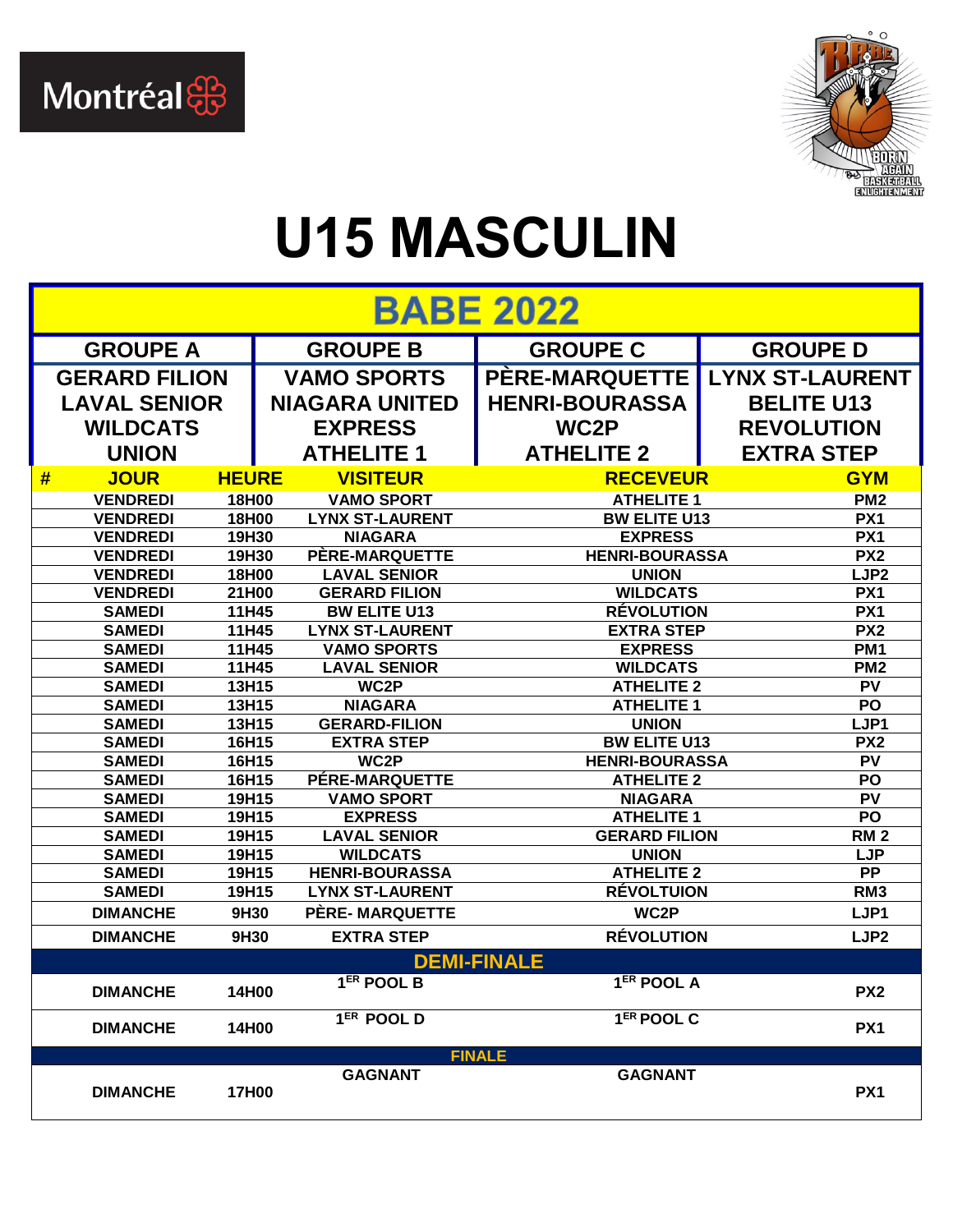

Montréal & U16 MASCULIN



|                                                                                               | <b>BABE 2022</b> |              |                                                         |                                                       |                        |                  |  |  |  |
|-----------------------------------------------------------------------------------------------|------------------|--------------|---------------------------------------------------------|-------------------------------------------------------|------------------------|------------------|--|--|--|
|                                                                                               | <b>POOL A</b>    |              |                                                         | <b>POOL B</b>                                         | <b>POOL C</b>          |                  |  |  |  |
| <b>RIVERAINS</b><br><b>TORNADES TROIS SAISON</b><br><b>BROOKWOOD ELITE U14</b><br><b>BADO</b> |                  |              | <b>CSJV</b><br><b>NIAGARA UNITED</b><br><b>WILDCATS</b> | <b>EXPRESS</b><br><b>DBC HAWS</b><br><b>LOUIS JOS</b> |                        |                  |  |  |  |
| #                                                                                             | <b>JOUR</b>      | <b>HEURE</b> | <b>VISITEUR</b>                                         |                                                       | <b>RECEVEUR</b>        | <b>GYM</b>       |  |  |  |
|                                                                                               | <b>JEUDI</b>     | 19H30        | <b>BW ELITE U14</b>                                     |                                                       | <b>RIVERAINS</b>       | PX <sub>2</sub>  |  |  |  |
|                                                                                               | <b>JEUDI</b>     | 19H30        | <b>EXPRESS</b>                                          |                                                       | <b>DBC HAWKS</b>       | <b>PO</b>        |  |  |  |
|                                                                                               | <b>VENDREDI</b>  | 18H00        | <b>CSJV</b>                                             |                                                       | <b>WILDCATS</b>        | LJP1             |  |  |  |
|                                                                                               | <b>VENDREDI</b>  | 19H30        | <b>BADO</b>                                             | <b>TORNADES TROIS SAISON</b>                          |                        | LJP1             |  |  |  |
|                                                                                               | <b>VENDREDI</b>  | 21H00        | <b>EXPRESS</b>                                          | <b>LOUIS-JOS</b>                                      |                        | LJP1             |  |  |  |
|                                                                                               | <b>SAMEDI</b>    | 10H15        | <b>BW ELITE U14</b>                                     | <b>BADO</b>                                           |                        | PX <sub>1</sub>  |  |  |  |
|                                                                                               | <b>SAMEDI</b>    | 10H15        | <b>RIVERAINS</b>                                        | <b>TORNADES TROIS S.</b>                              |                        | PX <sub>2</sub>  |  |  |  |
|                                                                                               | <b>SAMEDI</b>    | 10H15        | <b>CSJV</b>                                             | <b>NIAGARA UNITED</b>                                 |                        | <b>PV</b>        |  |  |  |
|                                                                                               | <b>SAMEDI</b>    | 14H45        | <b>LOUIS-JOS</b>                                        |                                                       | <b>DBC HAWKS</b>       | LJP1             |  |  |  |
|                                                                                               | <b>SAMEDI</b>    | 14H45        | <b>NIAGARA</b>                                          |                                                       | <b>WILDCATS</b>        | <b>PV</b>        |  |  |  |
|                                                                                               | <b>SAMEDI</b>    | 14H45        | <b>BADO</b>                                             |                                                       | <b>RIVERAINS</b>       | CL <sub>1</sub>  |  |  |  |
|                                                                                               | <b>SAMEDI</b>    | 14H45        | <b>TORNADES</b>                                         |                                                       | <b>BW ELITE U14</b>    | PO.              |  |  |  |
|                                                                                               |                  |              |                                                         | <b>CONSOLATION</b>                                    |                        |                  |  |  |  |
|                                                                                               | <b>SAMEDI</b>    | 17H45        | <b>3E POOL B</b>                                        |                                                       | 3E POOL C              | LJP <sub>2</sub> |  |  |  |
|                                                                                               | <b>SAMEDI</b>    | 17H45        | 2E POOL B                                               |                                                       | 2E POOL C              | PM <sub>1</sub>  |  |  |  |
|                                                                                               |                  |              |                                                         | <b>DEMI-FINALE</b>                                    |                        |                  |  |  |  |
|                                                                                               | <b>SAMEDI</b>    | 17H45        | 1 <sup>ER</sup> POOL B                                  |                                                       | 1 <sup>ER</sup> POOL C | PM <sub>2</sub>  |  |  |  |
|                                                                                               |                  |              |                                                         | <b>FINALE</b>                                         |                        |                  |  |  |  |
|                                                                                               | <b>DIMANCHE</b>  | 17H00        | $1ER$ POOL A                                            |                                                       | <b>GAGNANT</b>         | PX <sub>2</sub>  |  |  |  |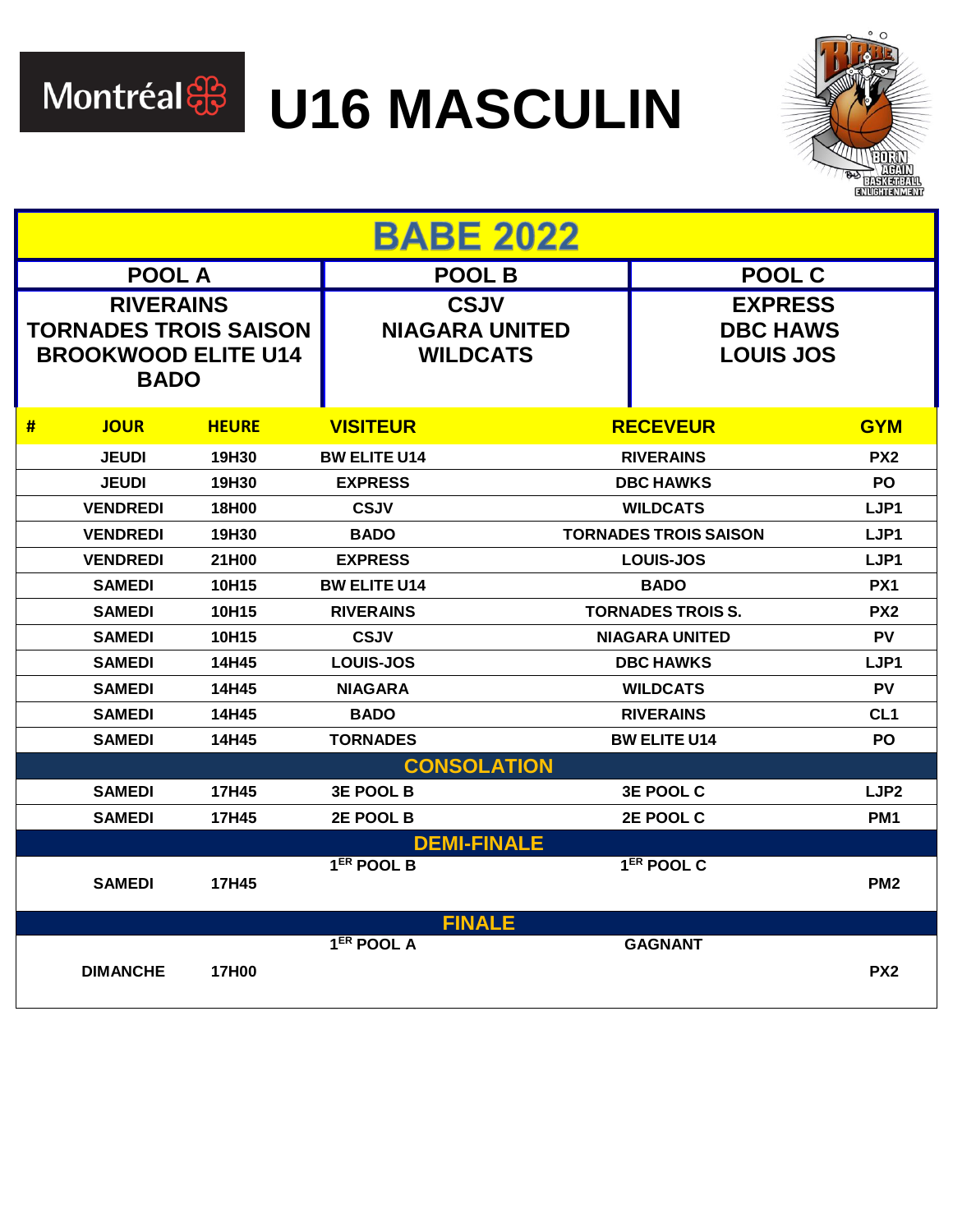

### **U17 MASCULIN**



|                                                                                           | <b>BABE 2022</b> |              |                                                                               |                          |                                                          |                          |                 |
|-------------------------------------------------------------------------------------------|------------------|--------------|-------------------------------------------------------------------------------|--------------------------|----------------------------------------------------------|--------------------------|-----------------|
|                                                                                           | <b>POOL A</b>    |              |                                                                               |                          | <b>POOL B</b>                                            |                          | POOL C          |
| <b>GERARD FILION</b><br><b>NIAGARA UNITED</b><br><b>UNION</b><br><b>ÉCOLE PAUL-HUBERT</b> |                  |              | <b>BROOKWOOD ÉLITE U15</b><br><b>RÉVOLUTION</b><br><b>ÉCOLE INTL DE LAVAL</b> |                          | <b>GO JEUNESSE</b><br><b>WILDCATS</b><br><b>ATHELITE</b> |                          |                 |
| #                                                                                         | <b>JOUR</b>      | <b>HEURE</b> |                                                                               | <b>VISITEUR</b>          |                                                          | <b>RECEVEUR</b>          | <b>GYM</b>      |
|                                                                                           | <b>VENDREDI</b>  | 18H00        |                                                                               | <b>NIAGARA UNITED</b>    |                                                          | <b>UNION</b>             | PX <sub>2</sub> |
|                                                                                           | <b>SAMEDI</b>    | 10H15        |                                                                               | <b>RÉVOLUTION</b>        |                                                          | <b>ÉCOLE INTL DE LVL</b> | <b>PO</b>       |
|                                                                                           | <b>SAMEDI</b>    | 11H45        |                                                                               | <b>NIAGARA UNITED</b>    |                                                          | <b>ÉCOLE PAUL-HUBERT</b> | <b>PV</b>       |
|                                                                                           | <b>SAMEDI</b>    | 11H45        |                                                                               | <b>GERARD FILION</b>     |                                                          | <b>UNION</b>             | LJP1            |
|                                                                                           | <b>SAMEDI</b>    | 11H45        |                                                                               | <b>GO JEUNESSE</b>       |                                                          | <b>ATHELITE</b>          | <b>PO</b>       |
|                                                                                           | <b>SAMEDI</b>    | 13H45        |                                                                               | <b>BW ELITE U15</b>      |                                                          | ÉCOLE INTL DE LVL        | PX <sub>1</sub> |
|                                                                                           | <b>SAMEDI</b>    | 16H15        |                                                                               | <b>ÉCOLE PAUL-HUBERT</b> |                                                          | <b>UNION</b>             | LJP1            |
|                                                                                           | <b>SAMEDI</b>    | 16H15        |                                                                               | <b>NIAGARA UNITED</b>    |                                                          | <b>GERARD-FILION</b>     |                 |
|                                                                                           | <b>SAMEDI</b>    | 16H15        |                                                                               | <b>GO JEUNESSE</b>       |                                                          | <b>WILDCATS</b>          | PM <sub>2</sub> |
|                                                                                           | <b>SAMEDI</b>    | 17H45        |                                                                               | <b>BW ELITE U15</b>      |                                                          | <b>RÉVOLUTION</b>        | PX <sub>1</sub> |
|                                                                                           | <b>SAMEDI</b>    | 19H15        |                                                                               | <b>WILDCATS</b>          |                                                          | <b>ATHELITE</b>          | PX <sub>1</sub> |
|                                                                                           | <b>DIMANCHE</b>  | 11H00        |                                                                               | <b>PAUL-HUBERT</b>       |                                                          | <b>GERARD-FILION</b>     | <b>PO</b>       |
|                                                                                           |                  |              |                                                                               |                          | <b>CONSOLATION</b>                                       |                          |                 |
|                                                                                           | <b>DIMANCHE</b>  | 12H30        |                                                                               | <b>3E POOL B</b>         |                                                          | <b>3E POOL C</b>         | PX <sub>1</sub> |
|                                                                                           | <b>DIMANCHE</b>  | 12H30        |                                                                               | 2E POOL B                |                                                          | 2E POOL C                | PX <sub>2</sub> |
|                                                                                           |                  |              |                                                                               |                          | <b>DEMI-FINALE</b>                                       |                          |                 |
|                                                                                           | <b>DIMANCHE</b>  | 12H30        |                                                                               | 1 <sup>ER</sup> POOL B   |                                                          | 1 <sup>ER</sup> POOL C   | PM <sub>2</sub> |
|                                                                                           |                  |              |                                                                               |                          | <b>FINALE</b>                                            |                          |                 |
|                                                                                           | <b>DIMANCHE</b>  | 17H00        |                                                                               | 1 <sup>ER</sup> POOL A   |                                                          | <b>GAGNANT</b>           | <b>PO</b>       |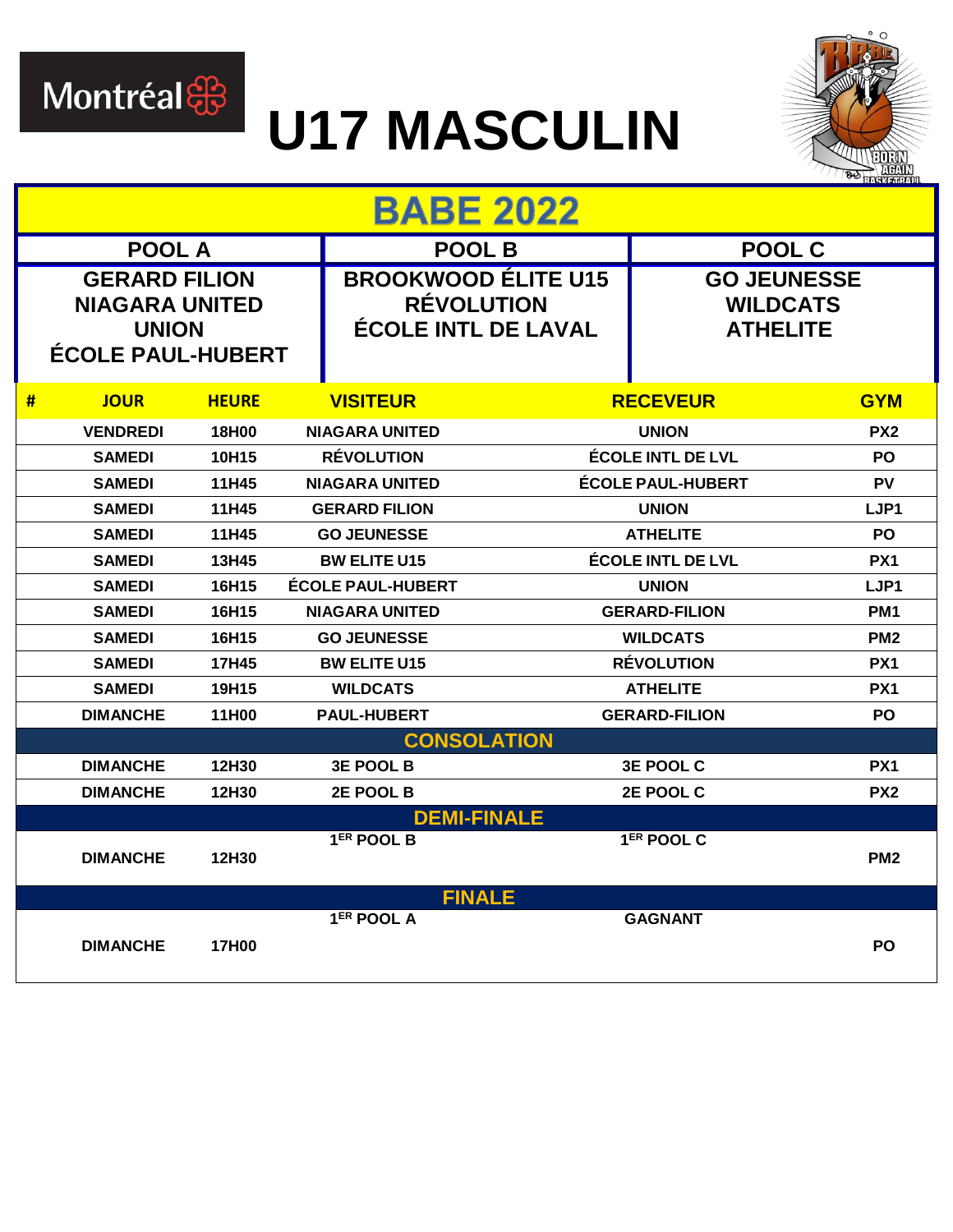

#### **U22 MASCULIN**



|   | <b>BABE 2022</b>               |                |  |                                         |                                         |                        |                                    |  |  |
|---|--------------------------------|----------------|--|-----------------------------------------|-----------------------------------------|------------------------|------------------------------------|--|--|
|   | <b>POOL A</b>                  |                |  | <b>POOL B</b>                           | <b>POOL C</b>                           | <b>POOL D</b>          |                                    |  |  |
|   | <b>ST-JEAN1</b>                |                |  | <b>AHUNTSIC D2</b>                      | <b>AHUNTSIC D1</b>                      | <b>UNION</b>           |                                    |  |  |
|   | <b>TTP UNITED</b>              |                |  | <b>FTF BASKETBALL</b>                   | <b>ST-JEAN 2</b>                        | WC <sub>2</sub> P      |                                    |  |  |
|   | <b>CACTUS N-D</b>              |                |  | <b>LENNOXVILLE</b>                      | <b>TEAM BIBI</b>                        | <b>GAMEPOINT ELITE</b> |                                    |  |  |
|   |                                |                |  |                                         |                                         |                        |                                    |  |  |
|   |                                |                |  |                                         |                                         |                        |                                    |  |  |
| # | <b>JOUR</b>                    | <b>HEURE</b>   |  | <b>VISITEUR</b>                         | <b>RECEVEUR</b>                         |                        | <b>GYM</b>                         |  |  |
|   | <b>VENDREDI</b>                | 19H30          |  | <b>ST-JEAN1</b>                         | <b>CACTUS N-D</b>                       |                        | PM <sub>1</sub>                    |  |  |
|   | <b>VENDREDI</b>                | 19H30          |  | <b>AHUNTSIC D2</b>                      | <b>FTF BASKETBALL</b>                   |                        | PM <sub>2</sub>                    |  |  |
|   | <b>VENDREDI</b>                | 19H30          |  | <b>UNION</b>                            | <b>GAMEPOINT</b>                        |                        | LJP <sub>2</sub>                   |  |  |
|   | <b>VENDREDI</b>                | 21H00          |  | <b>ST-JEAN 2</b>                        | <b>AHUNTSIC D1</b>                      |                        | PM <sub>1</sub>                    |  |  |
|   | <b>SAMEDI</b>                  | 10H15          |  | <b>FTF BBALL</b>                        | <b>LENNOXVILLE</b>                      |                        | CL1                                |  |  |
|   | <b>SAMEDI</b>                  | 10H15          |  | <b>ST-JEAN1</b>                         | <b>TTP UNITED</b>                       |                        | CL2                                |  |  |
|   | <b>SAMEDI</b>                  | 11H45          |  | <b>ST-JEAN 2</b>                        | <b>TEAM BIBI</b>                        |                        | CL2                                |  |  |
|   | <b>SAMEDI</b>                  | 11H45          |  | WC2P                                    | <b>GAMEPOINT ELITE</b>                  |                        | CL1                                |  |  |
|   | <b>SAMEDI</b><br><b>SAMEDI</b> | 14H45<br>14H45 |  | <b>TTP UNITED</b><br><b>AHUNTSIC D2</b> | <b>CACTUS N-D</b><br><b>LENNOXVILLE</b> |                        | CL <sub>3</sub><br>PM <sub>1</sub> |  |  |
|   | <b>SAMEDI</b>                  | 20H45          |  | <b>AHUNTSIC D1</b>                      | <b>TEAM BIBI</b>                        |                        |                                    |  |  |
|   | <b>SAMEDI</b>                  | 20H45          |  | <b>UNION</b>                            | WC2P                                    | PV<br>LJP1             |                                    |  |  |
|   | <b>DIMANCHE</b>                | 11H00          |  | 3 <sup>E</sup> POOL A                   | 3 <sup>E</sup> POOL B                   |                        | LJP <sub>2</sub>                   |  |  |
|   | <b>DIMANCHE</b>                | 12H30          |  | 3 <sup>E</sup> POOL C                   | 3 <sup>E</sup> POOL D                   |                        | LJP <sub>2</sub>                   |  |  |
|   | <b>DIMANCHE</b>                | 15H30          |  | $2E$ POOL A                             | $2E$ POOL B                             |                        | LJP1                               |  |  |
|   | <b>DIMANCHE</b>                | 15H30          |  | $2E$ POOL C                             | $2E$ POOL D                             |                        | LJP <sub>2</sub>                   |  |  |
|   |                                |                |  |                                         | <b>DEMI-FINALE</b>                      |                        |                                    |  |  |
|   | <b>DIMANCHE</b>                | 14H00          |  | 1 <sup>ER</sup> POOL B                  | $1ER$ POOL A                            |                        | PM <sub>1</sub>                    |  |  |
|   | <b>DIMANCHE</b>                | 14H00          |  | 1 <sup>ER</sup> POOL D                  | 1 <sup>ER</sup> POOL C                  |                        | PM <sub>2</sub>                    |  |  |
|   |                                |                |  |                                         | <b>FINALE</b>                           |                        |                                    |  |  |
|   | <b>DIMANCHE</b>                | 17H00          |  | <b>GAGNANT</b>                          | <b>GAGNANT</b>                          |                        | <b>PV</b>                          |  |  |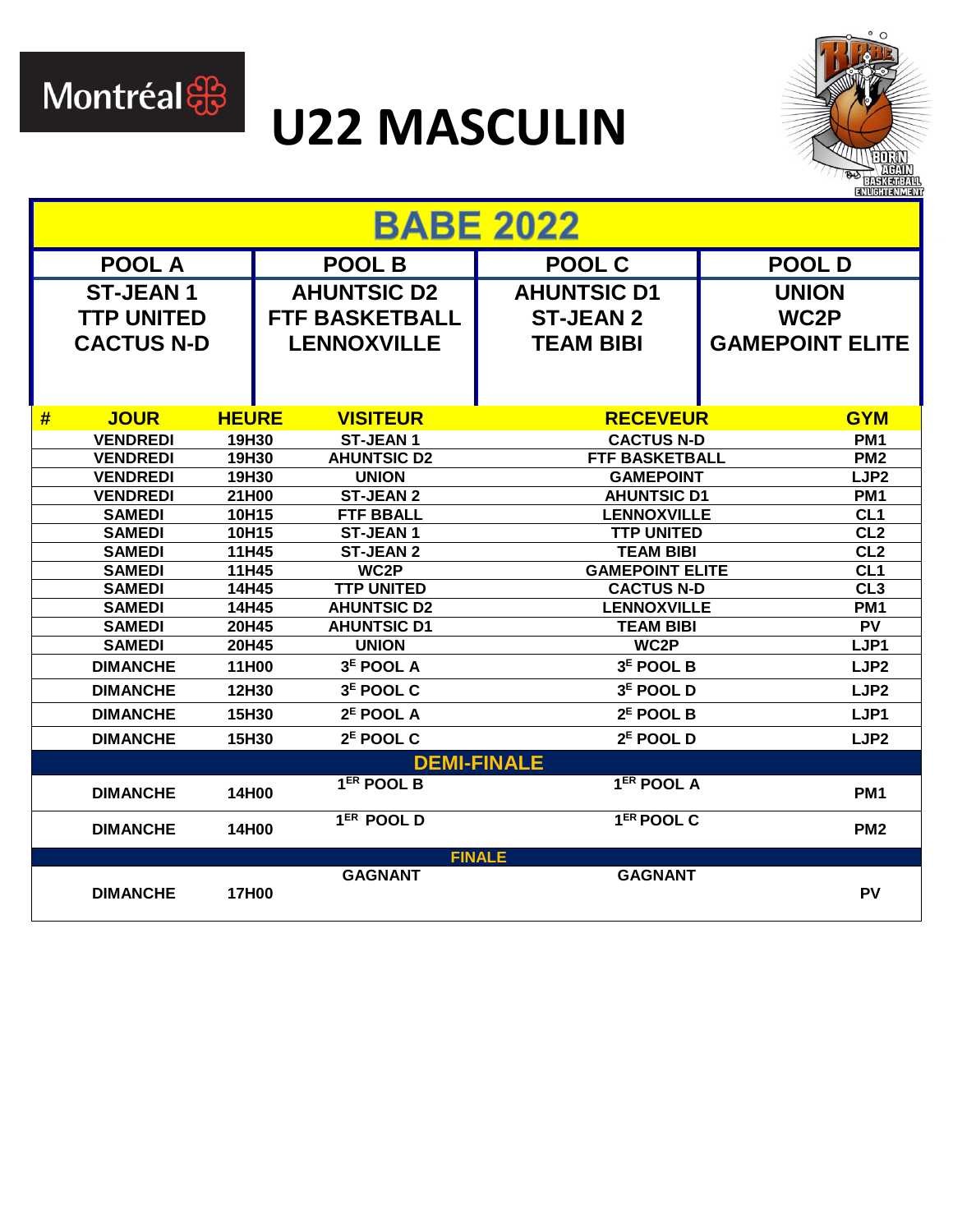



#### **SENIOR MASCULIN**

|                                                                   | <b>BABE 2022</b> |                                                             |                        |                                                                                    |                          |                 |  |
|-------------------------------------------------------------------|------------------|-------------------------------------------------------------|------------------------|------------------------------------------------------------------------------------|--------------------------|-----------------|--|
|                                                                   | <b>POOL A</b>    |                                                             | <b>POOL B</b>          |                                                                                    | <b>POOL C</b>            |                 |  |
| <b>FOENEM</b><br><b>BISHOP ALUMNI</b><br><b>VIMONT BASKETBALL</b> |                  | <b>ATOWN ALUMNI</b><br><b>STL</b><br><b>GAMEPOINT ELITE</b> |                        | <b>AGENTS</b><br><b>MOST WANTED</b><br><b>HUSTLE SQUAD</b><br><b>MTL ELITE U19</b> |                          |                 |  |
| #                                                                 | <b>JOUR</b>      | <b>HEURE</b>                                                | <b>VISITEUR</b>        |                                                                                    | <b>RECEVEUR</b>          | <b>GYM</b>      |  |
|                                                                   | <b>VENDREDI</b>  | 21H00                                                       | <b>FOENEM</b>          |                                                                                    | <b>VIMONT BASKETBALL</b> | PX <sub>2</sub> |  |
|                                                                   | <b>VENDREDI</b>  | 21H00                                                       | <b>STL</b>             |                                                                                    | <b>ATOWN ALUMNI</b>      | PM <sub>2</sub> |  |
|                                                                   | <b>SAMEDI</b>    | 11H45                                                       | <b>BISHOP ALUMNI</b>   |                                                                                    | <b>VIMONT BASKETBALL</b> | CL <sub>3</sub> |  |
|                                                                   | <b>SAMEDI</b>    | 13H15                                                       | <b>AGENTS</b>          |                                                                                    | <b>MOST WANTED</b>       | PM <sub>1</sub> |  |
|                                                                   | <b>SAMEDI</b>    | 13H15                                                       | <b>MTL ELITE U19</b>   | <b>HUSTLE SQUAD</b>                                                                |                          | PM <sub>2</sub> |  |
|                                                                   | <b>SAMEDI</b>    | 14H45                                                       | <b>GAMEPOINT</b>       | <b>ATOWN ALUMNI</b>                                                                |                          | PM <sub>2</sub> |  |
|                                                                   | <b>SAMEDI</b>    | 19H15                                                       | <b>STL</b>             | <b>GAMEPOINT</b>                                                                   |                          | PX <sub>1</sub> |  |
|                                                                   | <b>SAMEDI</b>    | 20H45                                                       | <b>AGENTS</b>          |                                                                                    | <b>MTL ELITE U19</b>     | PX <sub>1</sub> |  |
|                                                                   | <b>SAMEDI</b>    | 20H45                                                       | <b>MOST WANTED</b>     |                                                                                    | <b>HUSTLE SQUAD</b>      | PX <sub>2</sub> |  |
|                                                                   | <b>SAMEDI</b>    | 20H45                                                       | <b>FOENEM</b>          |                                                                                    | <b>BISHOP ALUMNI</b>     | <b>PO</b>       |  |
|                                                                   | <b>DIMANCHE</b>  | 11H00                                                       | <b>MOST WANTED</b>     |                                                                                    | <b>MTL ELITE U19</b>     | PX <sub>1</sub> |  |
|                                                                   | <b>DIMANCHE</b>  | 11H00                                                       | <b>AGENTS</b>          |                                                                                    | <b>HUSTLE SQUAD</b>      | PX <sub>2</sub> |  |
|                                                                   |                  |                                                             | <b>CONSOLATION</b>     |                                                                                    |                          |                 |  |
|                                                                   | <b>DIMANCHE</b>  | 15H30                                                       | <b>3E POOL B</b>       |                                                                                    | 3E POOL C                | PX1             |  |
|                                                                   | <b>DIMANCHE</b>  | 15H30                                                       | 2E POOL B              |                                                                                    | 2E POOL C                | PX <sub>2</sub> |  |
|                                                                   |                  |                                                             |                        | <b>DEMI-FINALE</b>                                                                 |                          |                 |  |
|                                                                   | <b>DIMANCHE</b>  | 12H30                                                       | 1 <sup>ER</sup> POOL A |                                                                                    | 1 <sup>ER</sup> POOL B   | PM <sub>1</sub> |  |
|                                                                   |                  |                                                             |                        | <b>FINALE</b>                                                                      |                          |                 |  |
|                                                                   | <b>DIMANCHE</b>  | <b>17H00</b>                                                | 1 <sup>ER</sup> POOL C |                                                                                    | <b>GAGNANT</b>           | PM <sub>1</sub> |  |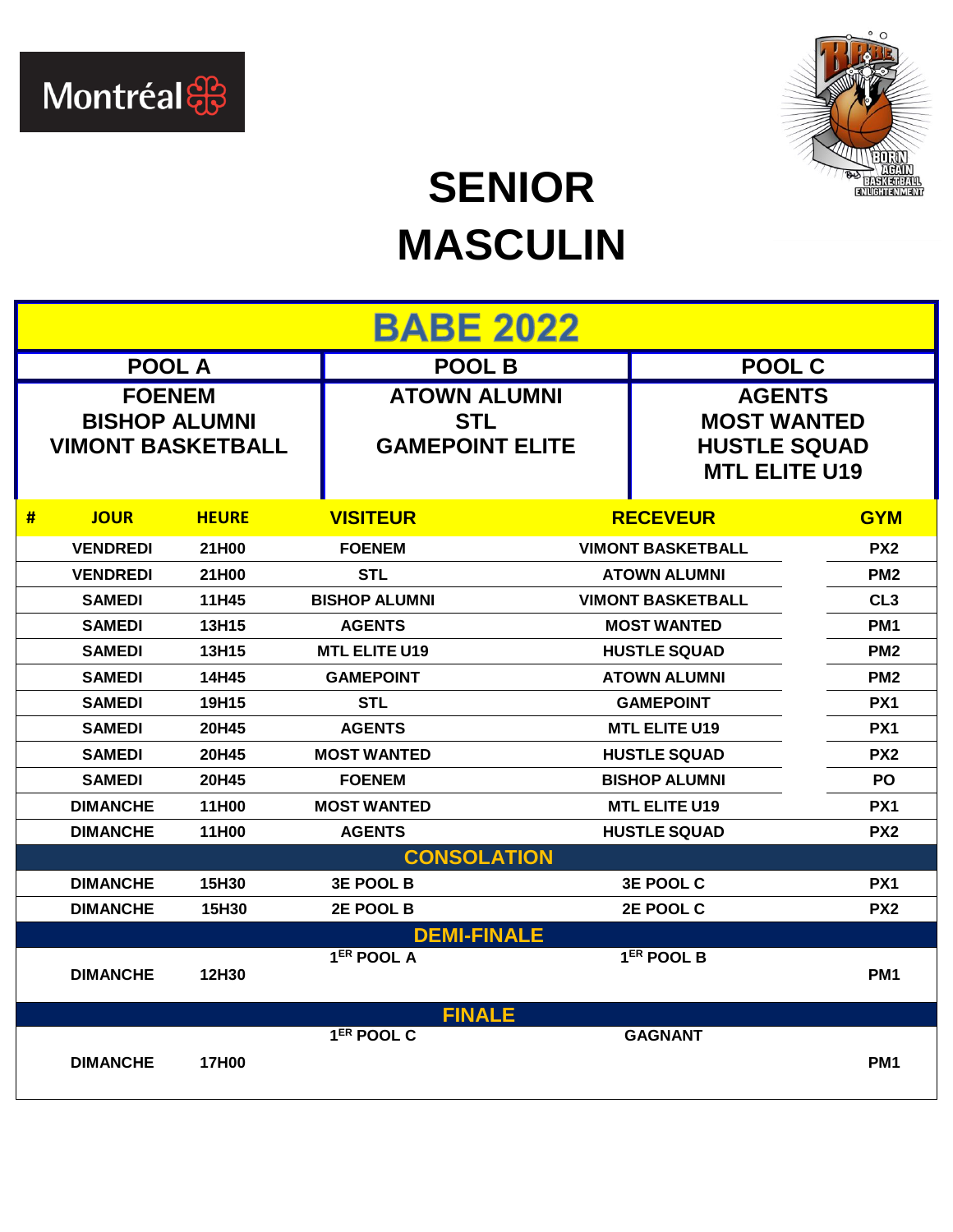



## **U10 FÉMININ**

#### **BABE 2022**

#### **UPTOWN MONTREAL ATHELITE TORNADES DE LONGUEUIL LOUISBOURG (LBC)**

| # | <b>JOUR</b>     | <b>HEURE</b> | <b>VISITEUR</b>         | <b>RECEVEUR</b>          | <b>GYM</b>      |
|---|-----------------|--------------|-------------------------|--------------------------|-----------------|
|   | <b>VENDREDI</b> | 19H00        | <b>LOUISBOURG</b>       | <b>UPTOWN MTL</b>        | RM <sub>2</sub> |
|   | <b>VENDREDI</b> | 20H30        | <b>ATHELITE</b>         | <b>TORNADES LGL</b>      | RM <sub>2</sub> |
|   | <b>SAMEDI</b>   | 8H45         | <b>UPTOWN</b>           | <b>ATHELITE</b>          | PX <sub>1</sub> |
|   | <b>SAMEDI</b>   | 8H45         | <b>LOUISBOURG</b>       | <b>TORNADES</b>          | PX <sub>2</sub> |
|   | <b>SAMEDI</b>   | 14H45        | <b>ATHELITE</b>         | <b>LOUISBOURG</b>        | <b>PP</b>       |
|   | <b>SAMEDI</b>   | 14H45        | <b>UPTOWN MTL</b>       | <b>TORNADES LGL</b>      | PX <sub>2</sub> |
|   |                 |              | <b>FINALE</b>           |                          |                 |
|   | <b>DIMANCHE</b> | 14H00        | 2 <sup>E</sup> POSITION | 1 <sup>RE</sup> POSITION | RM <sub>1</sub> |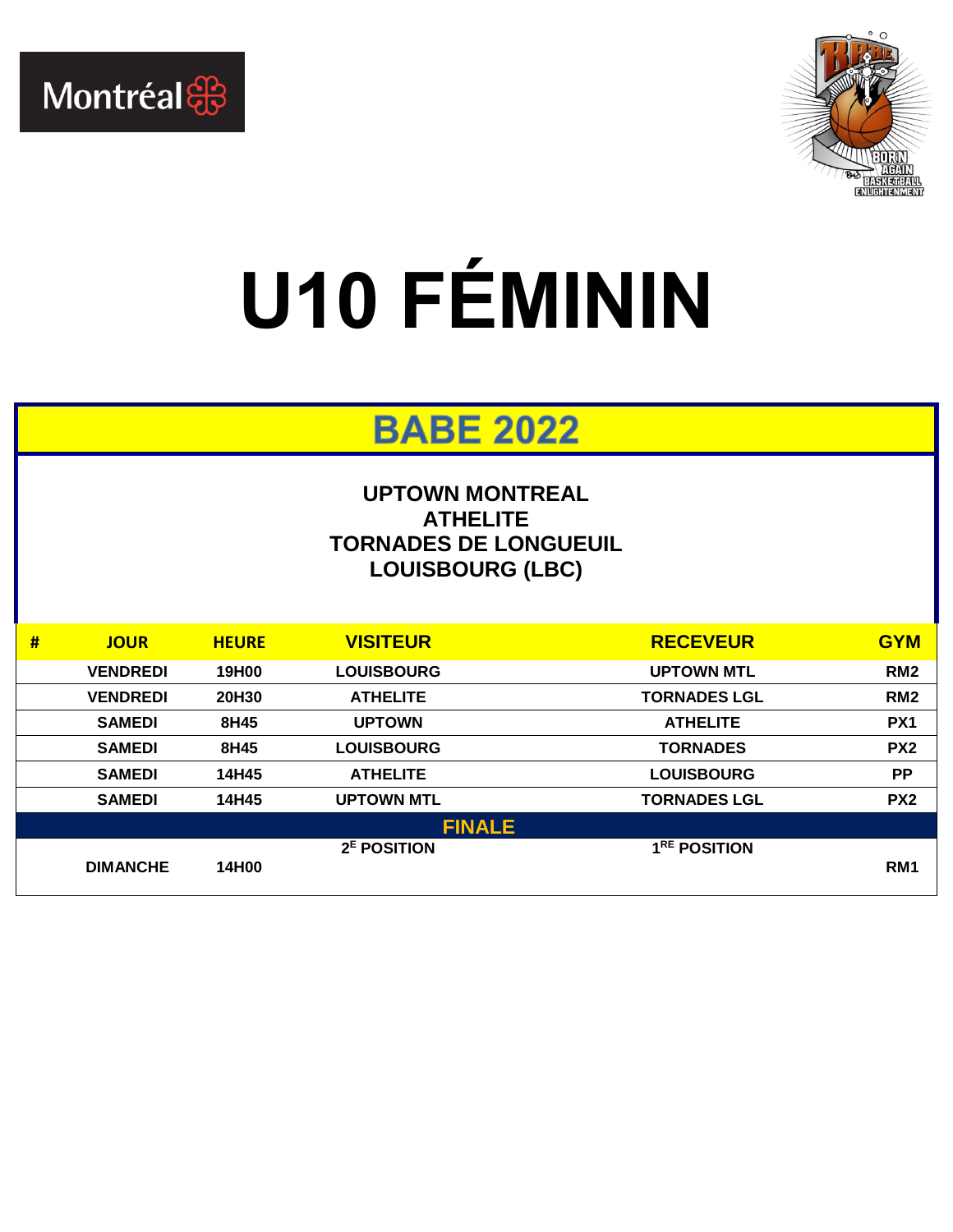



## **U12 FÉMININ**

|   | <b>BABE 2022</b>                                    |              |                                                             |                       |                                                                            |                 |  |  |
|---|-----------------------------------------------------|--------------|-------------------------------------------------------------|-----------------------|----------------------------------------------------------------------------|-----------------|--|--|
|   | <b>POOL A</b>                                       |              | <b>POOL B</b>                                               |                       | <b>POOL C</b>                                                              |                 |  |  |
|   | <b>EMBQ 2</b><br><b>WOLVERINES</b><br><b>RAVENS</b> |              | <b>RIVERAINS</b><br><b>KNIGHTS</b><br><b>TORNADES LGL 2</b> |                       | <b>EMBQ1</b><br><b>FUSION ELITE</b><br><b>TORNADES LGL 1</b><br><b>LBC</b> |                 |  |  |
| # | <b>JOUR</b>                                         | <b>HEURE</b> | <b>VISITEUR</b>                                             |                       | <b>RECEVEUR</b>                                                            | <b>GYM</b>      |  |  |
|   | <b>VENDREDI</b>                                     | 19H00        | <b>FUSION ELITE</b>                                         |                       | <b>LBC</b>                                                                 | RM <sub>3</sub> |  |  |
|   | <b>VENDREDI</b>                                     | 18h00        | <b>TORNADES LGL 2</b>                                       |                       | <b>RIVERAINS</b>                                                           | <b>PM1</b>      |  |  |
|   | <b>SAMEDI</b>                                       | 10H15        | <b>EMBQ2</b>                                                |                       | <b>RAVENS</b>                                                              | RM <sub>2</sub> |  |  |
|   | <b>SAMEDI</b>                                       | 10H15        | <b>EMBO1</b>                                                | <b>FUSION ELITE</b>   |                                                                            | RM <sub>3</sub> |  |  |
|   | <b>SAMEDI</b>                                       | 10H15        | <b>KNIGHTS</b>                                              | <b>TORNADES LGL 2</b> |                                                                            | PM <sub>1</sub> |  |  |
|   | <b>SAMEDI</b>                                       | 10H15        | <b>TORNADES LGL1</b>                                        | <b>LBC</b>            |                                                                            | PM <sub>2</sub> |  |  |
|   | <b>SAMEDI</b>                                       | 14H45        | EMBQ 1                                                      | <b>LBC</b>            |                                                                            | RM <sub>2</sub> |  |  |
|   | <b>SAMEDI</b>                                       | 14H45        | <b>EMBO2</b>                                                |                       | <b>WOLVERINES</b>                                                          | RM <sub>3</sub> |  |  |
|   | <b>SAMEDI</b>                                       | 14H45        | <b>FUSION</b>                                               |                       | <b>TORNADES LGL 1</b>                                                      | CL <sub>2</sub> |  |  |
|   | <b>SAMEDI</b>                                       | 20H45        | <b>RIVERAINS</b>                                            |                       | <b>KNIGHTS</b>                                                             | RM <sub>2</sub> |  |  |
|   | <b>DIMANCHE</b>                                     | 9H30         | <b>EMBO1</b>                                                |                       | <b>TORNADES1</b>                                                           | RM <sub>1</sub> |  |  |
|   | <b>DIMANCHE</b>                                     | 9H30         | <b>RAVENS</b>                                               |                       | <b>WOLVERINES</b>                                                          | RM <sub>2</sub> |  |  |
|   |                                                     |              | <b>CONSOLATION</b>                                          |                       |                                                                            |                 |  |  |
|   | <b>DIMANCHE</b>                                     | 12H30        | <b>3E POOL A</b>                                            |                       | <b>3E POOL B</b>                                                           | RM <sub>1</sub> |  |  |
|   | <b>DIMANCHE</b>                                     | 12H30        | <b>2E POOL A</b>                                            |                       | <b>2E POOL B</b>                                                           | RM <sub>2</sub> |  |  |
|   |                                                     |              | <b>DEMI-FINALE</b>                                          |                       |                                                                            |                 |  |  |
|   | <b>DIMANCHE</b>                                     | 11H00        | 1ER POOL A                                                  |                       | 1 <sup>ER</sup> POOL B                                                     | <b>PP</b>       |  |  |
|   |                                                     |              | <b>FINALE</b>                                               |                       |                                                                            |                 |  |  |
|   | <b>DIMANCHE</b>                                     | 15H30        | $1ER$ POOL C                                                |                       | <b>GAGNANT</b>                                                             | RM <sub>1</sub> |  |  |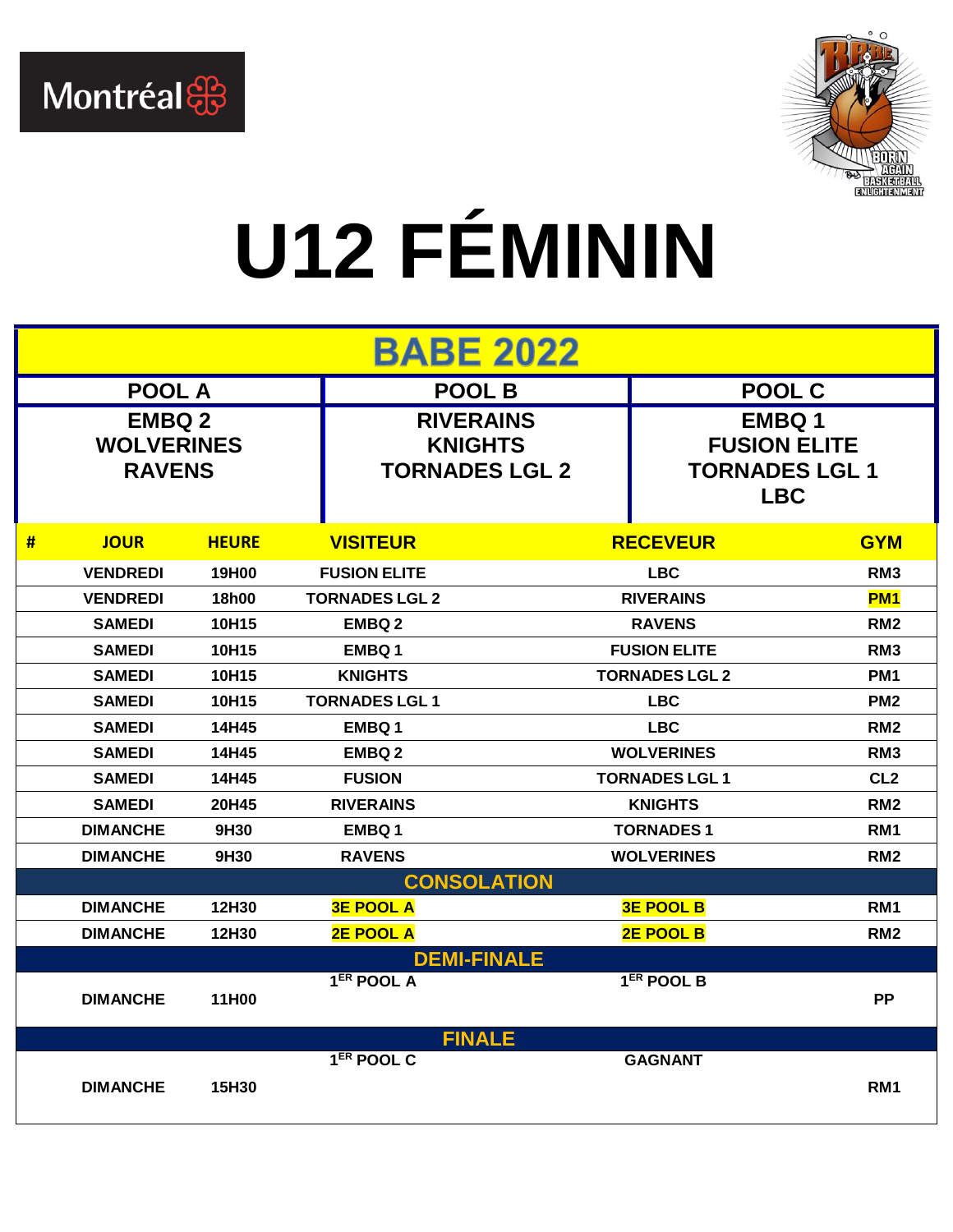



## **U13 FÉMININ**

| <b>BABE 2022</b> |                                                   |              |                        |                                                            |                        |                                                                         |  |
|------------------|---------------------------------------------------|--------------|------------------------|------------------------------------------------------------|------------------------|-------------------------------------------------------------------------|--|
| <b>GROUPE A</b>  |                                                   |              |                        | <b>GROUPE B</b><br><b>GROUPE C</b>                         |                        |                                                                         |  |
|                  | <b>LIONS</b><br><b>MONARQUES</b><br><b>UPTOWN</b> |              |                        | <b>GERARD FILION</b><br><b>CIMF(PHENIX)</b><br><b>BADO</b> |                        | <b>ST-MARTIN</b><br><b>DV ELITE</b><br><b>TEAM MTL</b><br><b>RAVENS</b> |  |
| #                | <b>JOUR</b>                                       | <b>HEURE</b> | <b>VISITEUR</b>        |                                                            | <b>RECEVEUR</b>        | <b>GYM</b>                                                              |  |
|                  | <b>VENDREDI</b>                                   | 18H00        | <b>ST-MARTIN</b>       |                                                            | <b>TEAM MTL</b>        | <b>PP</b>                                                               |  |
|                  | <b>VENDREDI</b>                                   | 18H00        | <b>BADO</b>            |                                                            | <b>CIMF</b>            | PO                                                                      |  |
|                  | <b>VENDREDI</b>                                   | 19H30        | <b>DV ELITE</b>        |                                                            | <b>RAVENS</b>          | <b>PP</b>                                                               |  |
|                  | <b>VEDNREDI</b>                                   | 19H30        | <b>UPTOWN</b>          |                                                            | <b>LIONS</b>           | <b>PV</b>                                                               |  |
|                  | <b>SAMEDI</b>                                     | 8H45         | <b>MORNAQUES</b>       | <b>UPTOWN</b>                                              |                        | RM <sub>1</sub>                                                         |  |
|                  | <b>SAMEDI</b>                                     | 8H45         | <b>TEAM MTL</b>        |                                                            | <b>DV ELITE</b>        |                                                                         |  |
|                  | <b>SAMEDI</b>                                     | 8H45         | <b>RAVENS</b>          |                                                            | <b>ST-MARTIN</b>       |                                                                         |  |
|                  | <b>SAMEDI</b>                                     | 8H45         | <b>GERARD FILION</b>   |                                                            | <b>CIMF</b>            |                                                                         |  |
|                  | <b>SAMEDI</b>                                     | 16H15        | <b>ST-MARTIN</b>       |                                                            | <b>DV ELITE</b>        | CL <sub>2</sub>                                                         |  |
|                  | <b>SAMEDI</b>                                     | 16H15        | <b>GERARD-FILION</b>   |                                                            | <b>BADO</b>            | CL <sub>3</sub>                                                         |  |
|                  | <b>SAMEDI</b>                                     | 16H15        | <b>MONARQUES</b>       |                                                            | <b>LIONS</b>           | RM <sub>3</sub>                                                         |  |
|                  | <b>SAMEDI</b>                                     | 17H45        | <b>TEAM MTL</b>        |                                                            | <b>RAVENS</b>          | <b>PP</b>                                                               |  |
|                  | <b>CONSOLATION</b>                                |              |                        |                                                            |                        |                                                                         |  |
|                  | <b>DIMANCHE</b>                                   | 12H30        | <b>3E POOL B</b>       | <b>3E POOL C</b>                                           |                        | <b>PP</b>                                                               |  |
|                  | <b>DIMANCHE</b>                                   | 12H30        | 2E POOL B              | 2E POOL C                                                  |                        | <b>PO</b>                                                               |  |
|                  | <b>DEMI-FINALE</b>                                |              |                        |                                                            |                        |                                                                         |  |
|                  | <b>DIMANCHE</b>                                   | 11H00        | 1 <sup>ER</sup> POOL B |                                                            | 1 <sup>ER</sup> POOL C | RM <sub>3</sub>                                                         |  |
|                  | <b>FINALE</b>                                     |              |                        |                                                            |                        |                                                                         |  |
|                  | <b>DIMANCHE</b>                                   | 15H30        | 1 <sup>ER</sup> POOL A |                                                            | <b>GAGNANT</b>         | RM <sub>2</sub>                                                         |  |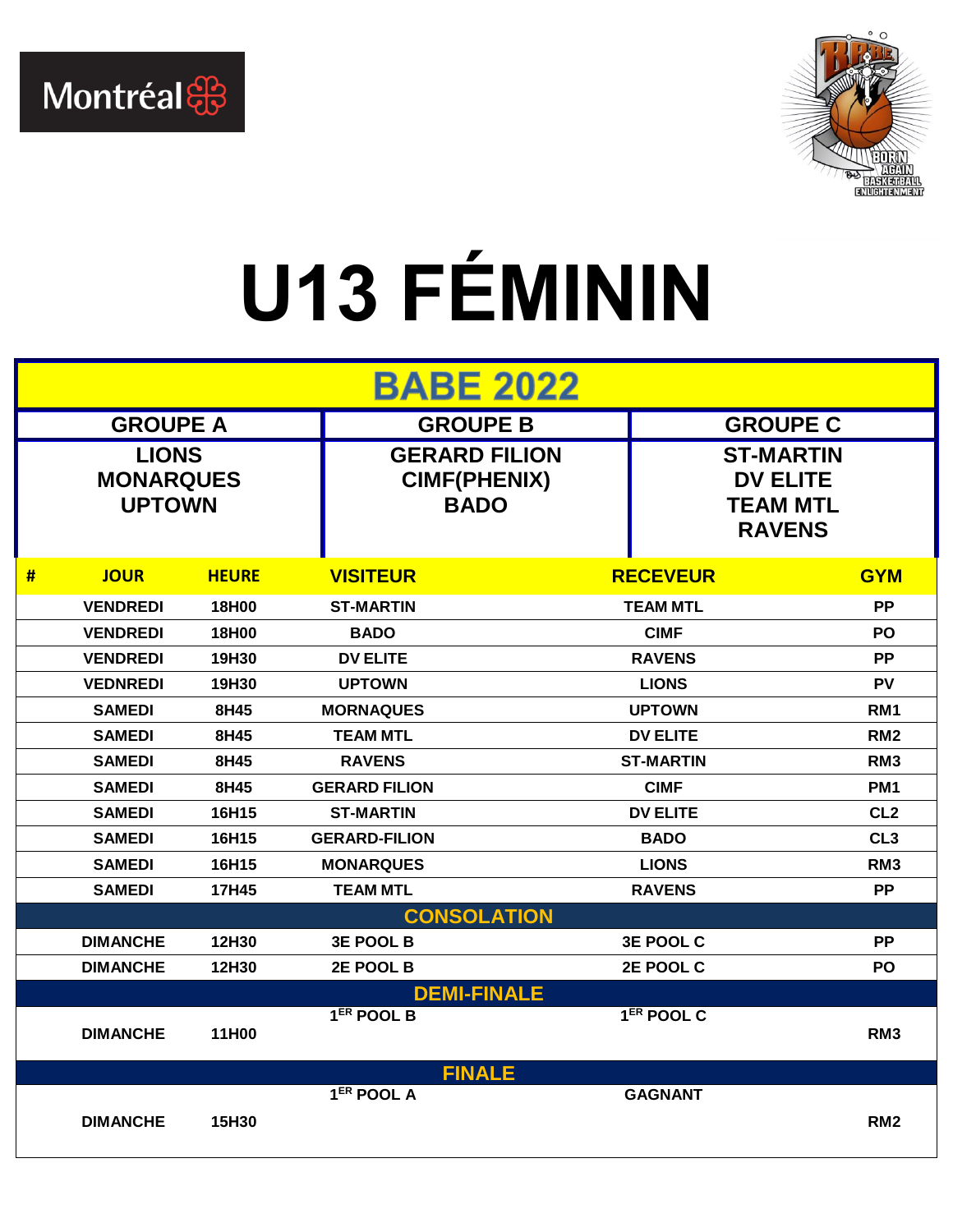



## **U14 FÉMININ**

| <b>BABE 2022</b>                                     |                    |              |                  |                                                                  |                 |  |  |  |
|------------------------------------------------------|--------------------|--------------|------------------|------------------------------------------------------------------|-----------------|--|--|--|
| <b>POOL A</b>                                        |                    |              |                  | <b>POOL B</b>                                                    |                 |  |  |  |
| <b>DV ELITE</b><br><b>RÉVOLUTION</b><br><b>UNION</b> |                    |              |                  | <b>TEAM MONTREAL</b><br><b>ÉCOLE LANGEVIN</b><br><b>ATHELITE</b> |                 |  |  |  |
| #                                                    | <b>JOUR</b>        | <b>HEURE</b> | <b>VISITEUR</b>  | <b>RECEVEUR</b>                                                  | <b>GYM</b>      |  |  |  |
|                                                      | <b>VENDREDI</b>    | 19H30        | <b>TEAM MTL</b>  | <b>ATHELITE</b>                                                  | <b>PO</b>       |  |  |  |
|                                                      | <b>VENDREDI</b>    | 21H00        | <b>DV ELITE</b>  | <b>RÉVOLUTION</b>                                                | <b>PP</b>       |  |  |  |
|                                                      | <b>SAMEDI</b>      | 11H45        | <b>LANGEVIN</b>  | <b>ATHELITE</b>                                                  | RM <sub>1</sub> |  |  |  |
|                                                      | <b>SAMEDI</b>      | 11H45        | <b>UNION</b>     | DV ÉLITE                                                         | RM <sub>2</sub> |  |  |  |
|                                                      | <b>SAMEDI</b>      | 17H45        | <b>UNION</b>     | <b>RÉVOLUTION</b>                                                | RM <sub>1</sub> |  |  |  |
|                                                      | <b>SAMEDI</b>      | 17H45        | <b>TEAM MTL</b>  | <b>ÉCOLE LANGEVIN</b>                                            | RM <sub>2</sub> |  |  |  |
|                                                      | <b>CONSOLATION</b> |              |                  |                                                                  |                 |  |  |  |
|                                                      | <b>DIMANCHE</b>    | 14H00        | <b>3E POOL A</b> | <b>3E POOL B</b>                                                 | <b>PP</b>       |  |  |  |
|                                                      | <b>DIMANCHE</b>    | 14H00        | 2E POOL A        | 2E POOL B                                                        | PO              |  |  |  |
|                                                      | <b>FINALE</b>      |              |                  |                                                                  |                 |  |  |  |
|                                                      | <b>DIMANCHE</b>    | 15H30        | $1ER$ POOL B     | 1 <sup>ER</sup> POOL A                                           | <b>PP</b>       |  |  |  |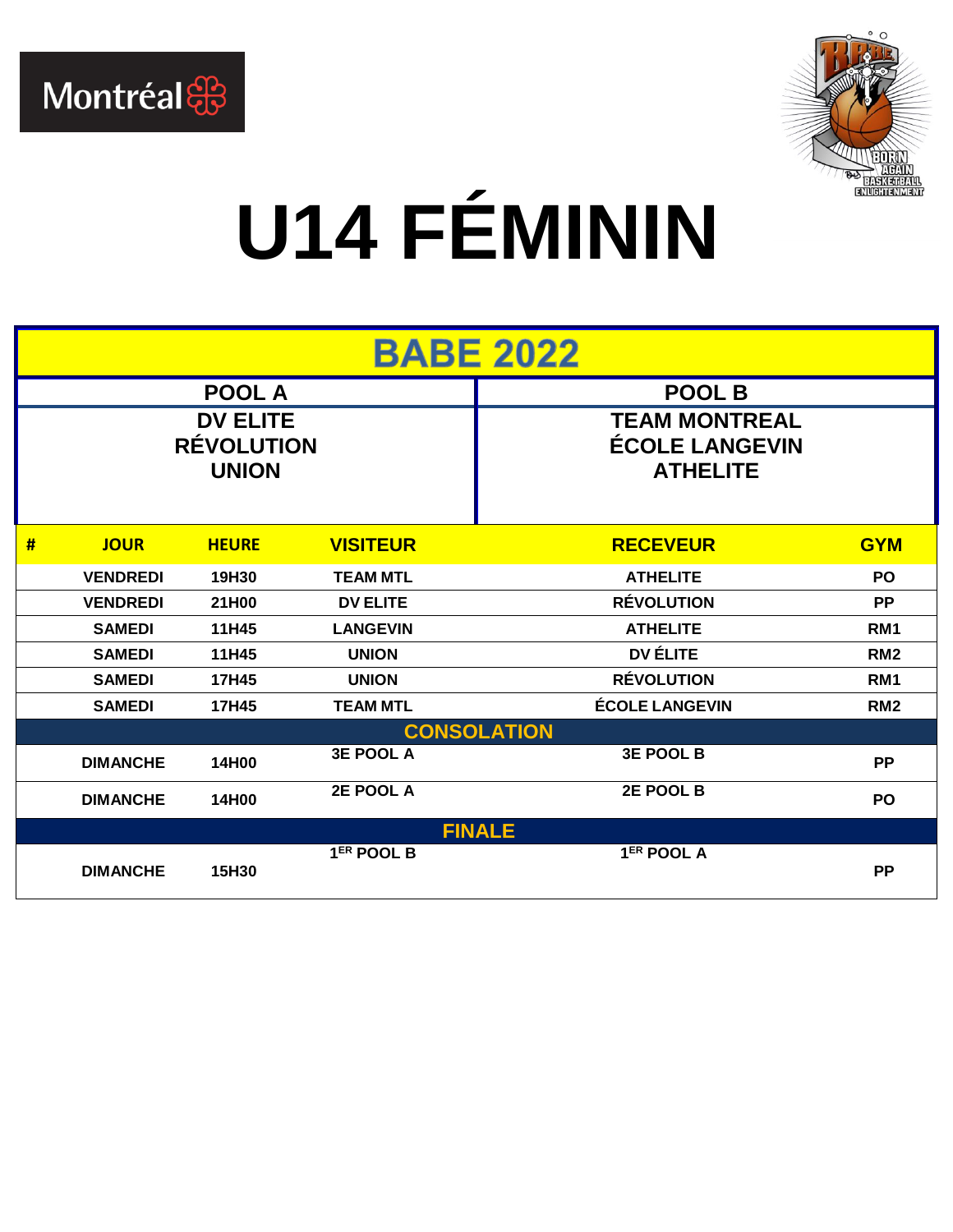

# Montréal & U15 FÉMININ



| <b>BABE 2022</b>   |                                                                                    |              |                        |                                                                  |                 |  |
|--------------------|------------------------------------------------------------------------------------|--------------|------------------------|------------------------------------------------------------------|-----------------|--|
| <b>POOL A</b>      |                                                                                    |              |                        | <b>POOL B</b>                                                    |                 |  |
|                    | <b>GÉRARD FILION</b><br><b>UPTOWN MTL 2</b><br><b>WILDCATS</b><br><b>RIVERAINS</b> |              |                        | <b>UPTOWN MTL1</b><br><b>BADO</b><br><b>MBS</b><br><b>RAVENS</b> |                 |  |
| #                  | <b>JOUR</b>                                                                        | <b>HEURE</b> | <b>VISITEUR</b>        | <b>RECEVEUR</b>                                                  | <b>GYM</b>      |  |
|                    | <b>MERCREDI</b>                                                                    | 18H00        | <b>BADO</b>            | <b>UPTOWN MTL1</b>                                               | <b>PO</b>       |  |
|                    | <b>JEUDI</b>                                                                       | 17H30        | <b>WILDCATS</b>        | <b>UPTOWN MTL 2</b>                                              | <b>PO</b>       |  |
|                    | <b>SAMEDI</b>                                                                      | 10H15        | <b>GERARD FILION</b>   | <b>RIVERAINS</b>                                                 | CL <sub>3</sub> |  |
|                    | <b>SAMEDI</b>                                                                      | 11H45        | <b>RAVENS</b>          | <b>MBS</b>                                                       | <b>PP</b>       |  |
|                    | <b>SAMEDI</b>                                                                      | 17H45        | <b>WILDCATS</b>        | <b>RIVERAINS</b>                                                 | CL <sub>1</sub> |  |
|                    | <b>SAMEDI</b>                                                                      | 17H45        | <b>UPTOWN MTL 2</b>    | <b>GERARD FILION</b>                                             | RM <sub>3</sub> |  |
|                    | <b>SAMEDI</b>                                                                      | 17H45        | <b>MBS</b>             | <b>UPTOWN MTL1</b>                                               | <b>PO</b>       |  |
|                    | <b>SAMEDI</b>                                                                      | 17H45        | <b>BADO</b>            | <b>RAVENS</b>                                                    | CL <sub>2</sub> |  |
|                    | <b>SAMEDI</b>                                                                      | 20H45        | <b>BADO</b>            | <b>MBS</b>                                                       | RM <sub>1</sub> |  |
|                    | <b>SAMEDI</b>                                                                      | 20H45        | <b>RAVENS</b>          | <b>UPTOWN MTL1</b>                                               | <b>PP</b>       |  |
|                    | <b>DIMANCHE</b>                                                                    | 8H00         | <b>UPTOWN MTL 2</b>    | <b>RIVERAINS</b>                                                 | PM <sub>2</sub> |  |
|                    | <b>DIMANCHE</b>                                                                    | 11H00        | <b>GERARD FILION</b>   | <b>WILDCATS</b>                                                  | <b>PV</b>       |  |
| <b>CONSOLATION</b> |                                                                                    |              |                        |                                                                  |                 |  |
|                    | <b>DIMANCHE</b>                                                                    | 15H30        | <b>3E POOL A</b>       | <b>3E POOL B</b>                                                 | PM <sub>1</sub> |  |
|                    | <b>DIMANCHE</b>                                                                    | 15H30        | 2E POOL A              | 2E POOL B                                                        | PM <sub>2</sub> |  |
|                    |                                                                                    |              |                        | <b>FINALE</b>                                                    |                 |  |
|                    | <b>DIMANCHE</b>                                                                    | 15H30        | 1 <sup>ER</sup> POOL B | 1 <sup>ER</sup> POOL A                                           | RM <sub>3</sub> |  |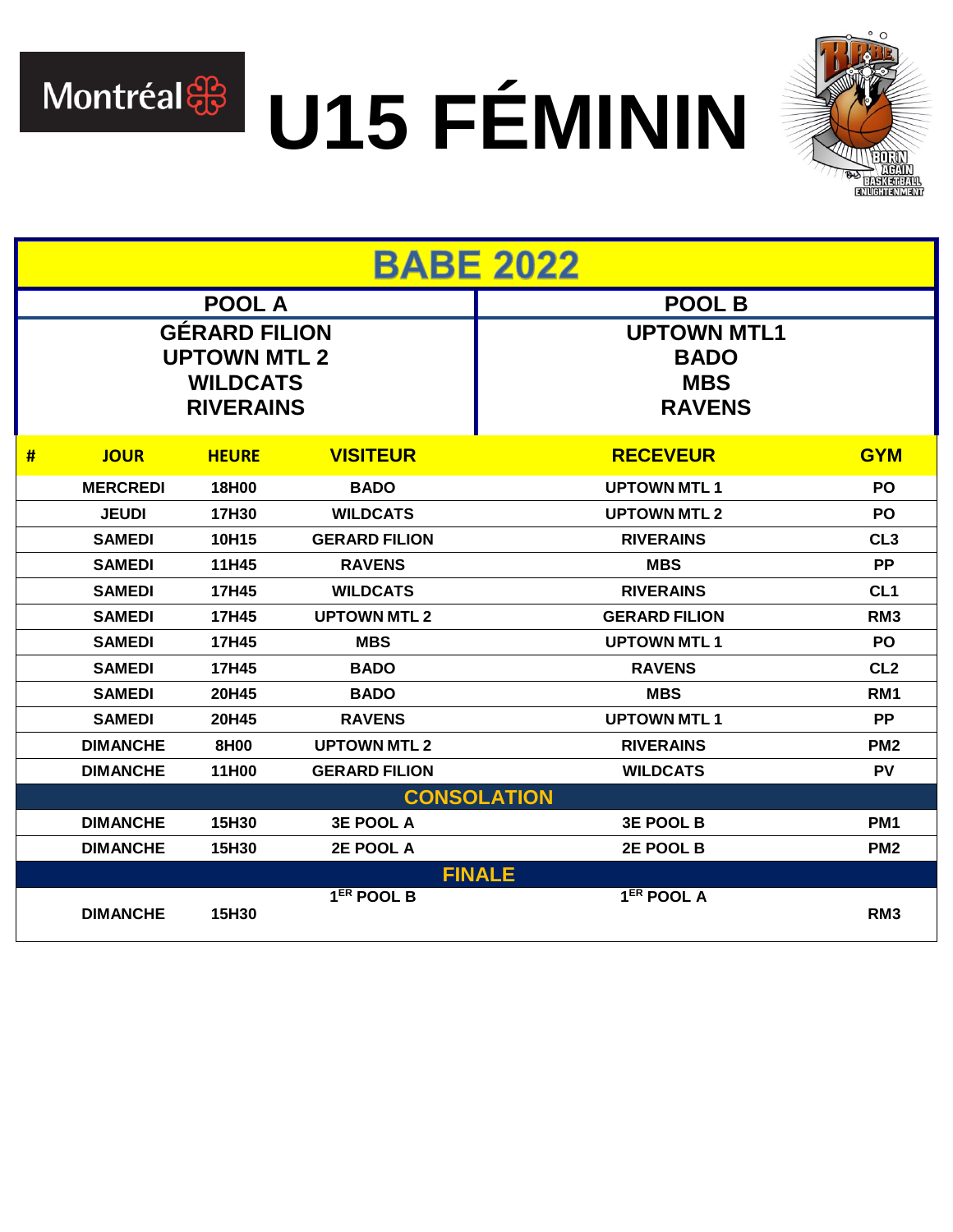

Montréal & U17 FÉMININ



**BABE 2022** 

**UPTOWN MONTREAL GERARD FILION AHUNTSIC WC2P**

| #             | <b>JOUR</b>     | <b>HEURE</b> | <b>VISITEUR</b>         | <b>RECEVEUR</b>          | <b>GYM</b>      |  |
|---------------|-----------------|--------------|-------------------------|--------------------------|-----------------|--|
|               | <b>VENDREDI</b> | 20H30        | <b>UPTOWN MTL</b>       | <b>GERARD FILION</b>     | RM <sub>3</sub> |  |
|               | <b>SAMEDI</b>   | 13H15        | <b>AHUNTSIC</b>         | <b>GERARD FILION</b>     | PX <sub>2</sub> |  |
|               | <b>SAMEDI</b>   | 17H45        | <b>AHUNTSIC</b>         | WC <sub>2</sub> P        | PX <sub>2</sub> |  |
|               | <b>DIMANCHE</b> | 08H00        | <b>UPTOWN MTL</b>       | <b>AHUNTSIC</b>          | RM <sub>2</sub> |  |
|               | <b>DIMANCHE</b> | 08H00        | WC <sub>2</sub> P       | <b>GERARD FILION</b>     | RM <sub>1</sub> |  |
|               | <b>DIMANCHE</b> | 11H00        | <b>UPTOWN MTL</b>       | WC <sub>2</sub> P        | PM <sub>1</sub> |  |
| <b>FINALE</b> |                 |              |                         |                          |                 |  |
|               |                 |              | 2 <sup>E</sup> POSITION | 1 <sup>RE</sup> POSITION |                 |  |
|               | <b>DIMANCHE</b> | 15H30        |                         |                          | <b>PO</b>       |  |
|               |                 |              |                         |                          |                 |  |